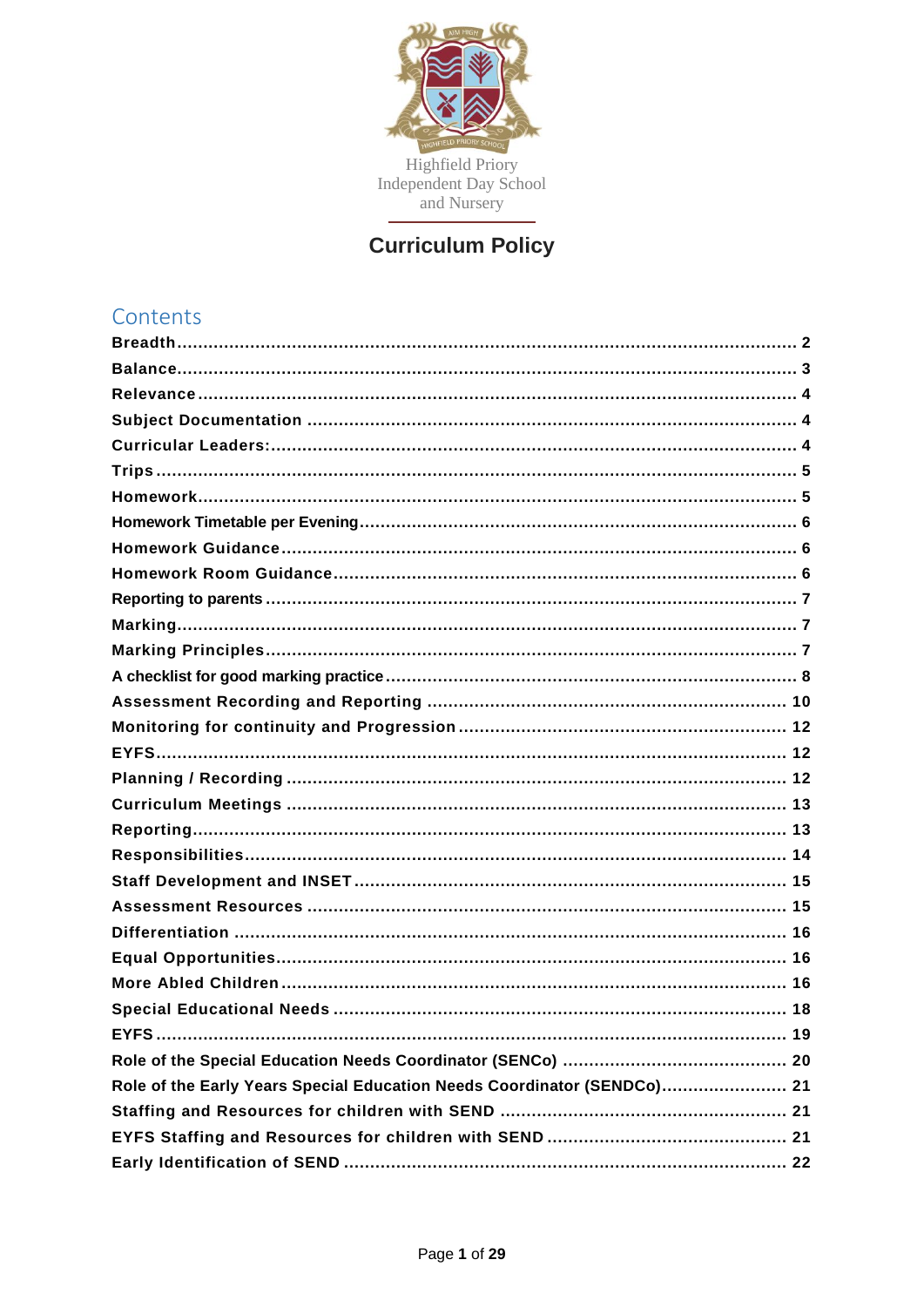This policy should be read in conjunction with: Behaviour Management Policy Curriculum Policy Equal Opportunities Policy Early Years Foundation Stage Policy Inclusion Policy Out of School Visits Procedure Mission and Aims Policy Accessibility Plan Subject Policies

Further principles that apply are:

- Breadth
- Balance
- Relevance
- Differentiation
- Equal Opportunities (including Learning Support and G & T)

At Highfield Priory School our aim is to provide a curriculum:

- That ensures that every child realises their full potential,
- That is constantly being reviewed and updated in response to valued developments in educational thinking, the needs of our children and changes within the school,
- That ensures that children will develop both knowledge of the world and of themselves and this will pass on the skills necessary for further sustained achievement at senior school and beyond,
- That provides fulfilment and enjoyment.

The curriculum is divided into three stages, EYFS, KS1 and KS2.

# <span id="page-1-0"></span>**Breadth**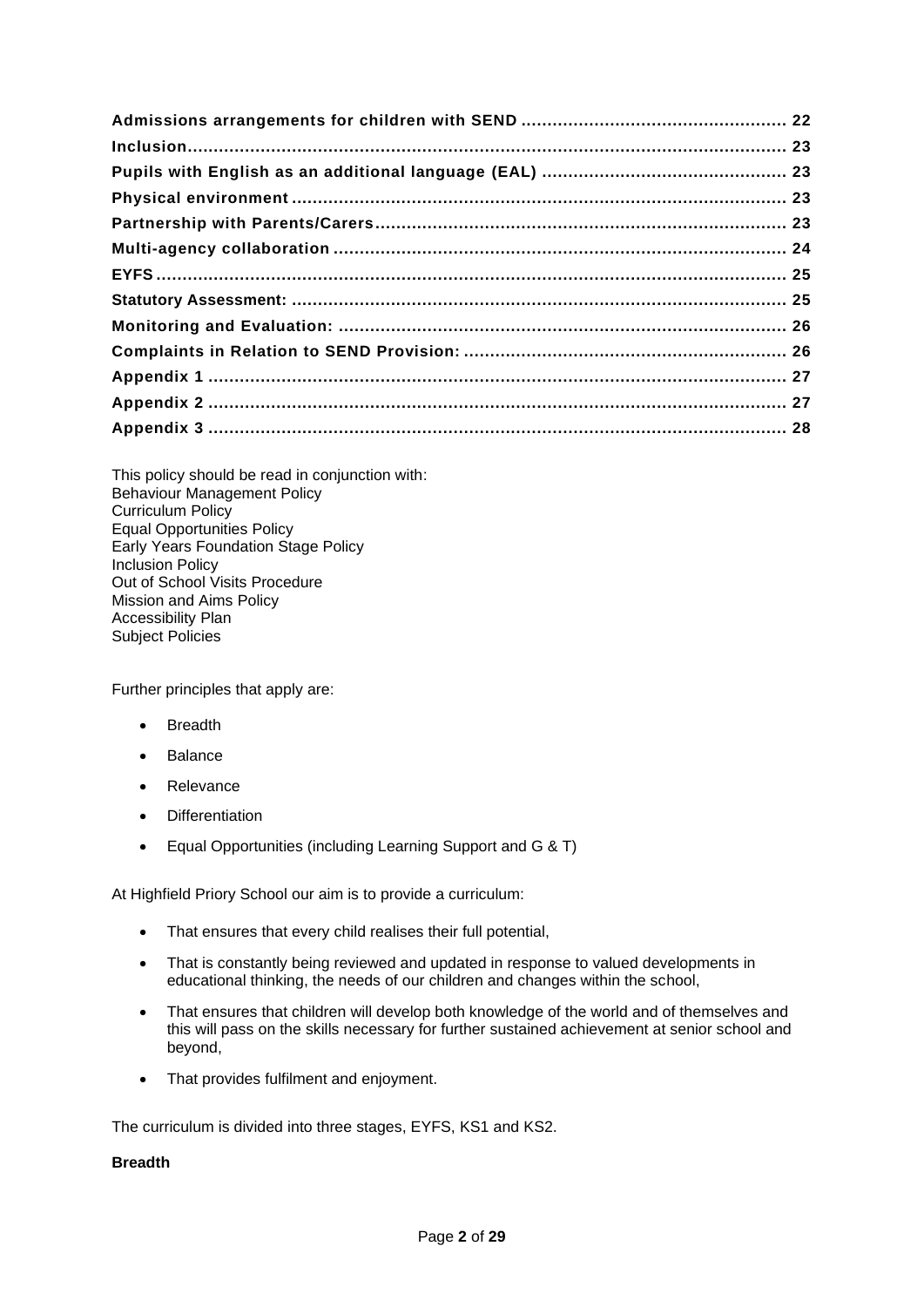Every child experiences a broad curriculum throughout the school.

Nursery and Reception children work within the EYFS curriculum.

All children study the core subjects of English and Mathematics. They also follow programmes of study in Science, Humanities (history/geography), Music, R.E., Physical Education, Art and Design Technology, ICT, PHSE and R.E. HPSED (Public speaking, elocution and drama) is studied from Year 3 upwards. French is taught throughout the school from pre-school upwards. General knowledge has recently been added to the curriculum in KS2.

While pupils are entered for 11+ entrance and scholarship exams to senior schools the curriculum content is not dictated by the examination subject. Sufficient time is given to those examinable subjects, but the non-examinable is seen as equally important in the development of the whole child.

External KS2 National Curriculum tests are taken by the Year 6 pupils in the Summer Term.

The curriculum is encompassed in an eight period day for KS2 and a seven period day for KS1; starting with a fifteen minute collective worship. Two pieces of homework are set each night from year 4 upwards; one piece is set for year 3 up to the end of the autumn term in year 3 (they will then join the other KS2 children on two pieces). Year 2 children will have one piece of homework per night (Maths and English). In Year 1 they will have two pieces in the autumn term, three in the spring term and four in the summer term, in preparation for year 2. In addition, curricular and extra curricular activities are catered for at lunchtimes and after school.

# <span id="page-2-0"></span>**Balance**

A deliberate effort is made to balance the curriculum between the main constituent elements:

- Physical: Sport, P.E., lunchtime and after school activities.
- **Mathematical**
- Linguistic/Literary English, History, French, Drama
- Aesthetic/Creative Art, Music, Drama, D.T.
- Technological & Scientific ICT, Science, D.T.
- Moral Religious Education, Assemblies, PHSE
- Human & Social Humanities, General Knowledge French, PHSEE

|           | Eng |    |                |   |   |   |   |   |   |   |   | Maths   Sci   IT   Hum   GK   Art/DT   PHSEE   RE   HPSED   Mus   Games/PE   French   Lib |   |   |
|-----------|-----|----|----------------|---|---|---|---|---|---|---|---|-------------------------------------------------------------------------------------------|---|---|
| Year<br>6 | 11  | 10 | 3              | 1 | 2 | 1 | 2 | 1 | 1 | 1 | 1 | 4                                                                                         |   | и |
| Year<br>5 | 10  | 9  | 3              | 2 | 3 | 1 | 2 | 1 | 1 | 1 | 1 | 4                                                                                         |   | 1 |
| Year<br>4 | 10  | 9  | $\overline{2}$ | 2 | 3 | 1 | 2 | 1 | 1 | 1 | 1 | 5                                                                                         |   | 1 |
| Year<br>3 | 9   | 9  | 3              | 2 | 3 | 1 | 3 | 1 | 1 | 1 | 1 | 4                                                                                         | 1 | 1 |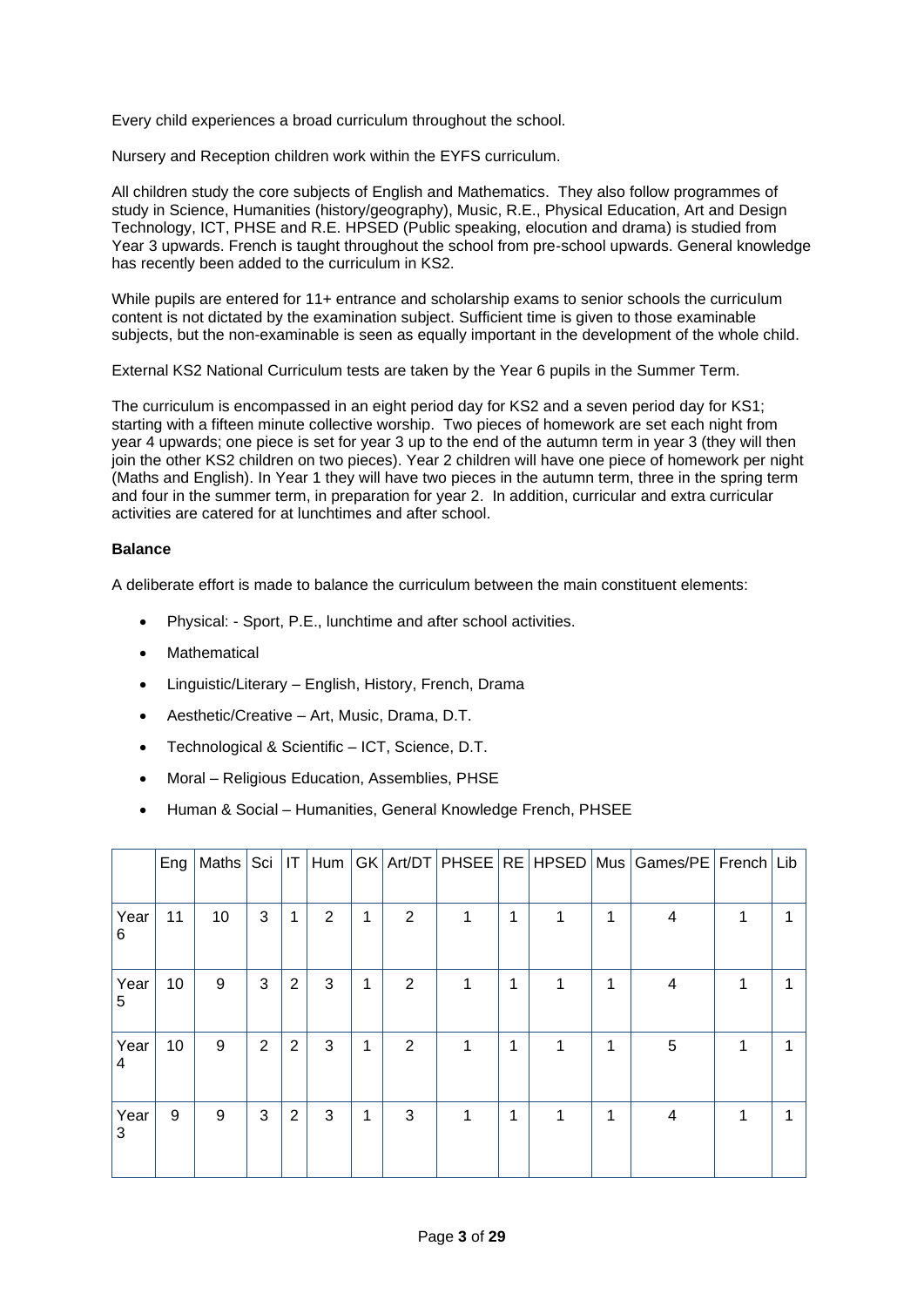| Year | 8 | 8 | $\overline{2}$ | 2             | 4 |  |  | - | ◠ |  |
|------|---|---|----------------|---------------|---|--|--|---|---|--|
| Year | 8 | 8 | $\overline{2}$ | っ<br><u>_</u> | 4 |  |  |   |   |  |

N.B.

Year 4 will only have 3 contact sessions of PE/ games as one lesson is spent travelling to the leisure centre for swimming.

For KS1: The final session of the day is only a short session; this time should be used for story, phonic work, library or mental maths work.

# <span id="page-3-0"></span>**Relevance**

It is impossible, and also undesirable, for every element of the curriculum to be equally relevant but we are conscious of the need to provide children with the knowledge and skills that will be necessary for survival and success in the 21<sup>st</sup> century. With human knowledge growing at a staggering rate and technological skills requiring a constant upgrading of old skills and many new ones, a modern education is essential. We attempt to combine the best traditional values with the most vital and demanding of the new ones. Each subject co-ordinator is constantly re-evaluating the syllabus content and methodology. INSET, attendance at courses and research about current thinking and issues are strongly encouraged to ensure that the school has a well-informed and well-trained staff.

The following constitute some of the key elements in a quality education:

- an ability to communicate effectively both orally and in writing;
- a thorough grounding in literature and the social sciences;
- a sound grasp of numeracy and the application of Mathematics;
- knowledge of the physical sciences and the world environment;
- a grounding in at least one foreign language;
- the ability to use ICT to retrieve and use information effectively;
- the ability to create computer programs and enumerate problems through the use of computer technology;
- an appreciation of the cultural heritage of Britain in particular and other world cultures. An appreciation and concern for good physical health and well being;
- an understanding of citizenship, and an awareness of the spiritual dimension of human life.

The curriculum has been created to incorporate these key factors and is under constant revision and re-thinking to ensure that they remain in the fore-front of our educational planning.

### <span id="page-3-1"></span>**Subject Documentation**

All curriculum subject coordinators are responsible for producing a policy document for their subjects which contain aims and objectives, programmes of study for each year group, methodology and resources.

# <span id="page-3-2"></span>**Curricular Leaders:**

| Subject:           | Person responsible:              |
|--------------------|----------------------------------|
| English            | Anna Duke: Helen Havthornthwaite |
| <b>Mathematics</b> | Angela Prince                    |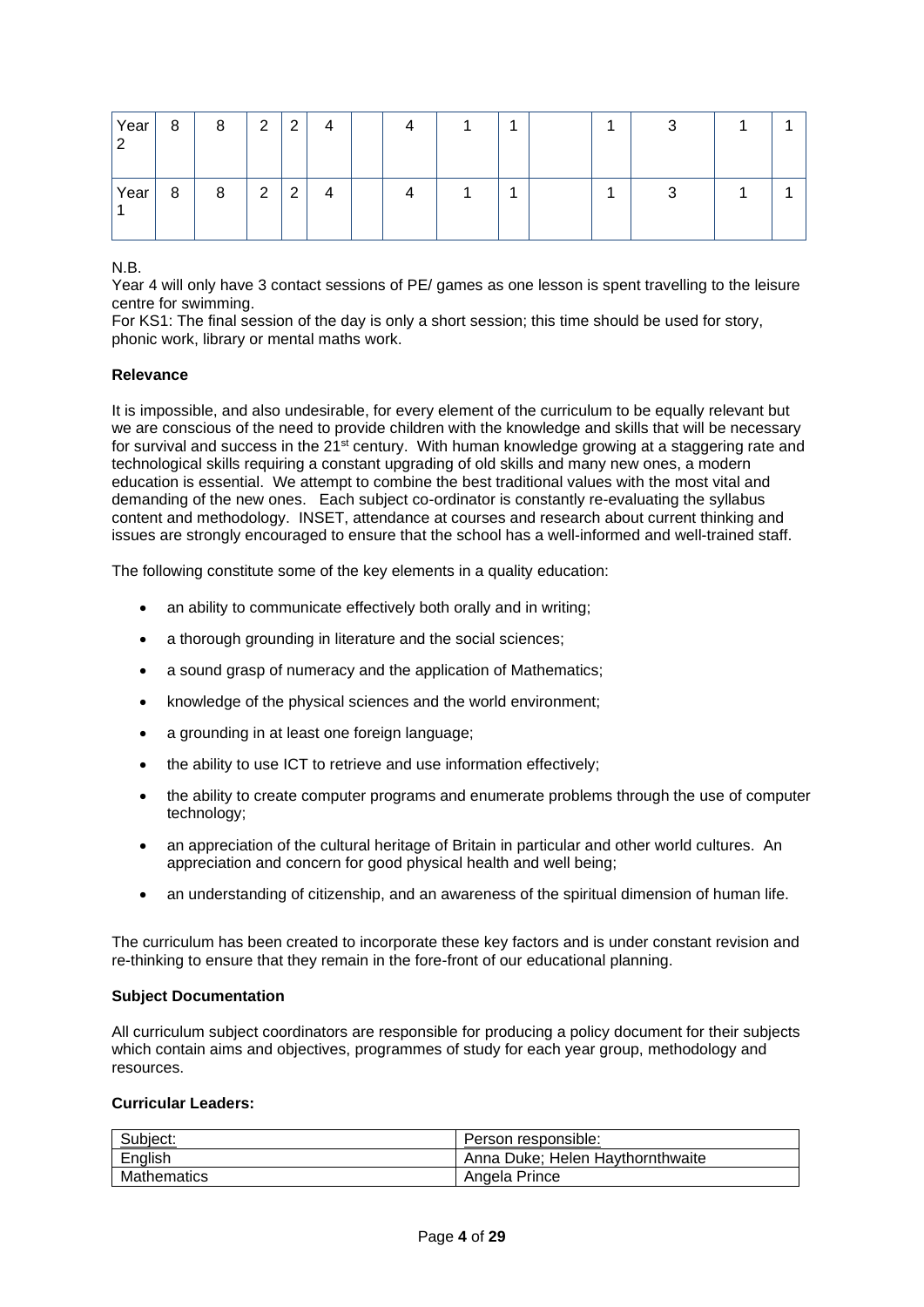| Science                 | <b>Claire Eccles</b>    |
|-------------------------|-------------------------|
| <b>CSIT</b>             | Jonathan Drake          |
| Humanities              | Jane Davidson           |
| Modern Foreign Language | Anna Morrice            |
| Music                   | Andrea Macklam          |
| <b>RE</b>               | Caroline Jones          |
| <b>PHSEE</b>            | Helen Wilson            |
| <b>PE</b>               | <b>Michelle Parsons</b> |
| Art/DT                  | Amanda Jewitt           |

The schemes of work for each subject, which include policy statements and programmes of study, form separate documents to this policy statement. These policies and schemes are available from the computer. These documents are to be regularly updated to include any policy decisions taken during INSET discussions or staff meetings.

# <span id="page-4-0"></span>**Trips**

Off-site visits are activities arranged by or on behalf of the school, and which take place outside the school grounds. The Governors and teaching staff believe that off-site activities can supplement and enrich the curriculum of the school by providing experiences which would otherwise be impossible. All off-site activities must serve an educational purpose, enhancing and enriching our children's learning experiences.

We believe that school visits are an essential resource for the teaching of the School curriculum. We aim to provide a broad and balanced curriculum and school visits are one aspect of this. Each year group will aim to take their class on at least 2 visits in each school year.

In this policy, we seek to establish a clear and coherent structure for the planning and evaluation of our off-site visits, and to ensure that any risks are managed and kept to a minimum, for the safety and health of all pupils at all times. Within these limits, we seek to make our visits available to all pupils and wherever possible, to make them accessible to those with disabilities. The visits usually take place within the school day.

It is our policy that all children should be able to participate in educational visits. Where a child with a disability is eligible for a trip, we will make every effort to ensure that s/he is included. We may seek guidance from parents to help us to adapt our program, and we will make any reasonable adjustments to our itinerary to include a child with disabilities. Any such adjustments will be included in the risk assessment.

# **Aims and objectives**

- The aims of our off-site visits are to:
- enhance curricular and recreational opportunities for our pupils;
- provide a wider range of experiences for our pupils than could be provided on the school site alone;
- promote the independence of our children as learners, and enable them to grow and develop in new learning environments.
- These visits begin with short excursions into the local area in the Early Years, and progress to a residential experience towards the end of Key Stage 2.

# <span id="page-4-1"></span>**Homework**

Homework is an integral part of the learning process at Highfield Priory School. Homework is any work or activity, which children are asked to do outside school, either on their own or with parents. Homework develops a partnership between school and home and is considered to be a valuable element of the teaching and learning process. Homework is not given for its own sake but to reinforce or complement work that has gone on at school. Children are not asked to attempt anything they have not already experienced in school.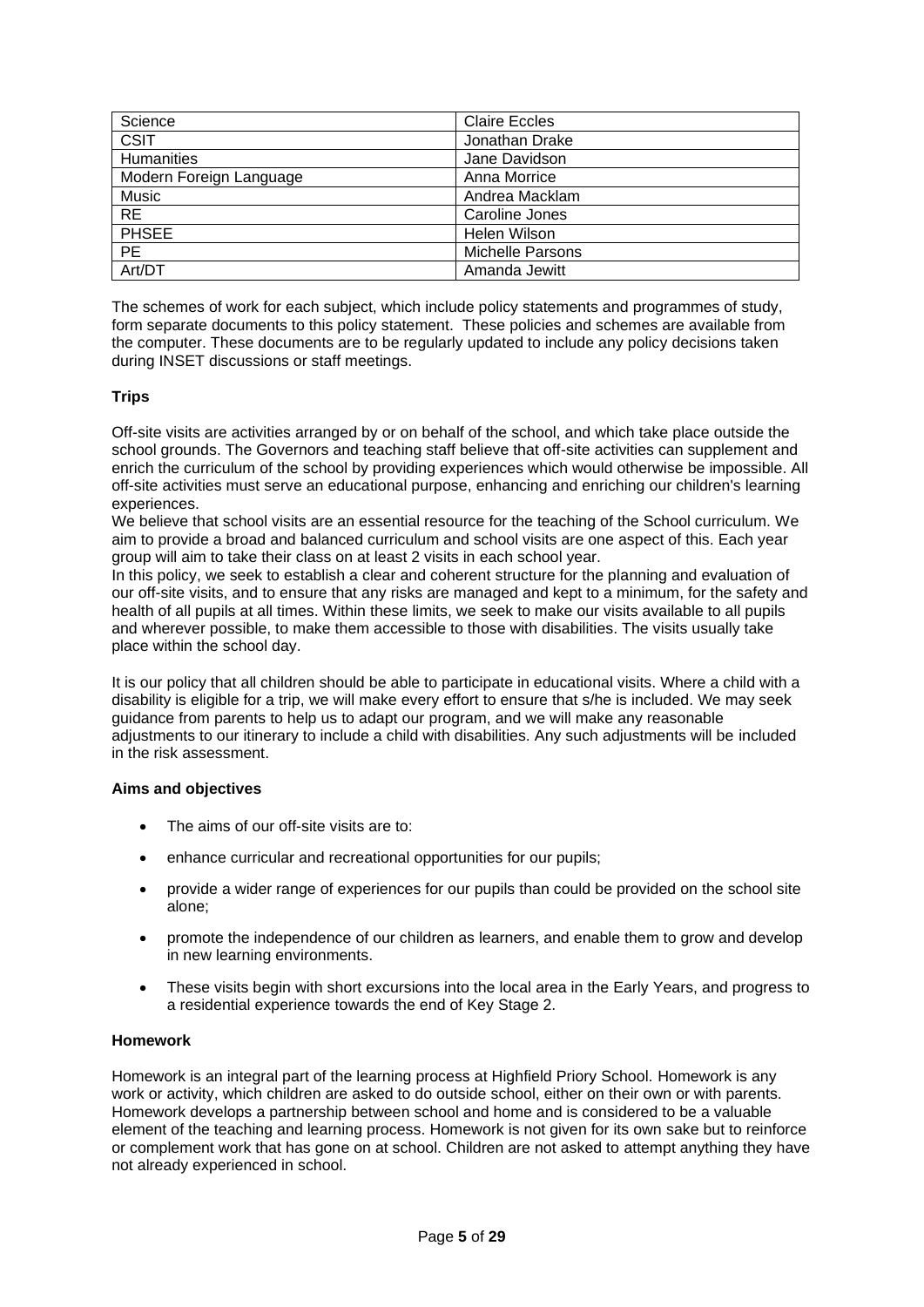Children are encouraged to work at home on a regular basis to:

- consolidate and reinforce skills in literacy and numeracy
- find out information by using the library or information communication technology
- read in order to prepare for lessons
- develop confidence and self discipline

# <span id="page-5-0"></span>**Homework Timetable per Evening**

Each child has a homework diary (Year 3 upwards) so that parents can check that the correct homework has been done. Parents can make comments in the homework diaries about the homework set.

Year 5/6 - 2 subjects x 25/30 minutes each or one subject 1 x 50 mins

- Year 4 2 subjects x 20 minutes each
- Year 3 1 subject x 15/20 minutes until February. After February half term, two subjects x 15/ 20 minutes each.
- Year 2 1 subject (English or Maths) 15/ 20 minutes
- Year 1 Two pieces in the autumn term, 3 in the spring term, and four in the summer term (in preparation for Year 2).

Homework is set every evening from Year 1 onwards although it begins in a less formal manner in Reception. Homework is mandatory and is regarded as an integral part of the educational programme.

In addition to the set homework, all children should spend between fifteen and twenty minutes reading at home every evening.

### <span id="page-5-1"></span>**Homework Guidance**

To facilitate successful homework, class or subject teachers should ensure that:

- Homework is set and children record this accurately in their homework diaries
- Instructions are clear and understood by all; for younger children time should be spent discussing homework at the end of the day
- The correct material is provided
- Text books etc. are provided in sufficient numbers
- Sufficient work is set so that pupils keep working for the maximum time, appropriate to each age group.
- Homework should be differentiated according to ability (this maybe by outcome)
- Children take either set reading from reading scheme and/ or reading challenge materials home every evening

Parents are encouraged to assist with their child's homework whenever appropriate but this should fall short of doing it for them.

Homework should involve writing, investigation or research.

Colouring or drawing exercises are not set as homework in themselves.

# <span id="page-5-2"></span>**Homework Room Guidance**

- The Homework Room is supervised by a member of staff and takes place mainly in the dining room, if this is unavailable it will be in one of the classrooms.
- The Homework Room is a silent room so that others are not disturbed. Laptops are available for any research tasks.
- Class teachers should ensure that all children have the appropriate resources and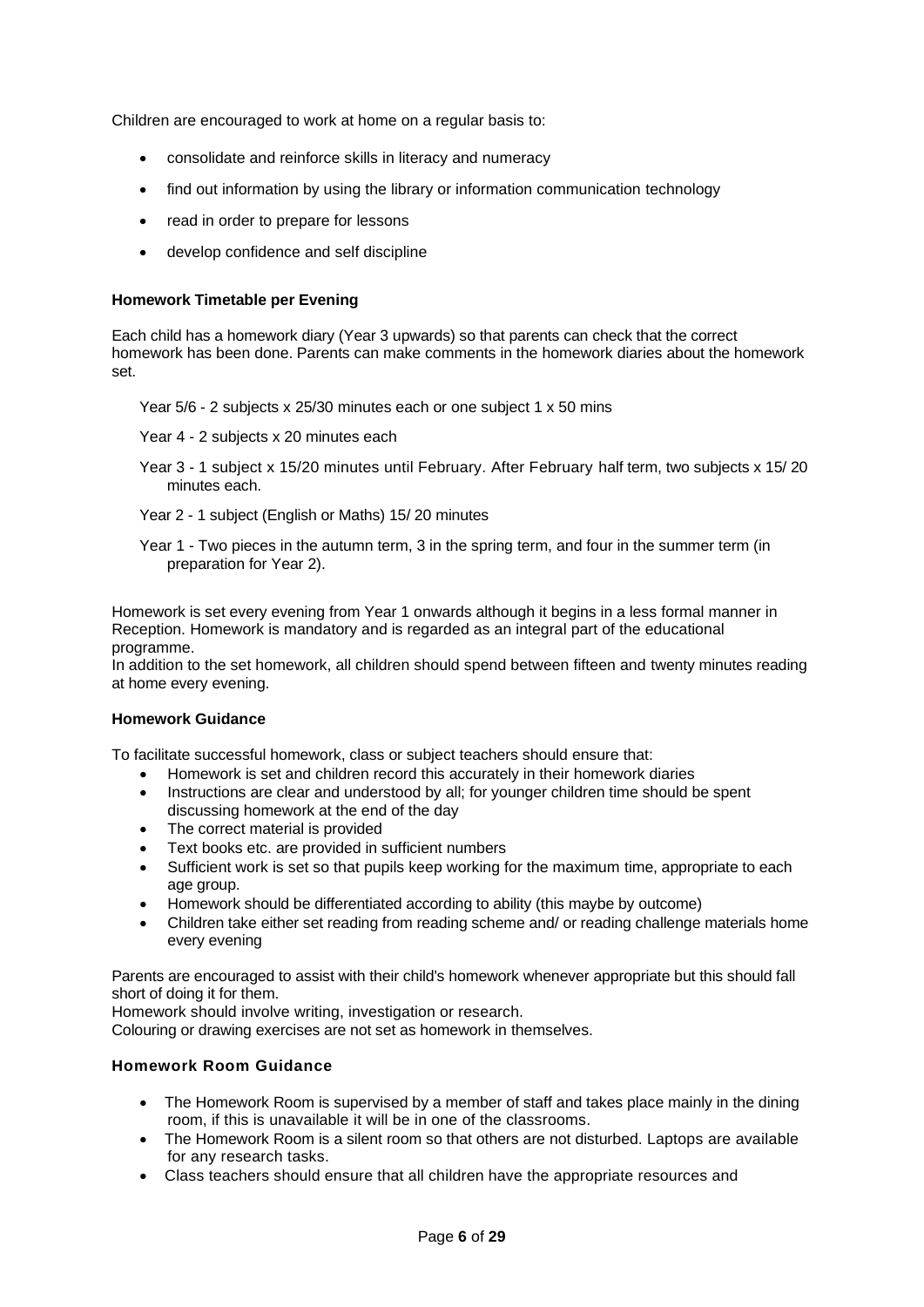equipment (this includes appropriate reading material and for year 2s this should include pencils).

- Should pupils finish their Homework, it will be checked through by the duty teacher and only then may the pupil read a reading book.
- Children are to be encouraged to read for a minimum of 15 minutes, according to their age, from either set reading books or reading challenge material.
- Homework is from 3.30 p.m. to 4.30 p.m. depending on age. After this time children will have access to educational puzzles and activities.
- Weather permitting, at 4.30 the children are taken out to play for some recreation.
- Responsibility for an industrious Homework Room is totally in the hands of the Teacher-in-Charge. The Teacher will patrol regularly if an overflow room is required.
- Class Teachers should be advised of pupils who are having difficulties with homework set.

# <span id="page-6-0"></span>**Reporting to parents**

A grade to assess the children's homework will be included on the Effort Grade sheets on a half termly basis. Interim information regarding any problems with homework being completed may be communicated initially using the homework diary. If this persists parents will be contacted by the class teacher to discuss any problems.

# <span id="page-6-1"></span>**Marking**

The constructive assessment of children's work has four main purposes:

- To provide pupils with an indication of their individual achievement and progress and highlight and celebrate their successes.
- To help the teacher identify areas of strength and weakness in learning and
- Adjust subsequent teaching in the light of this.
- To enable pupils to evaluate their own work and identify ways in which they can improve.
- To show others the standards of work which have been achieved.
- To value their work and acknowledge children's effort.

If a school is to provide the best possible service for its pupils, it is vital that the level and quality of marking that all teachers provide is of a uniformly high standard.

There are two basic aspects of marking - which means taking notice of:

- correcting errors and misconceptions
- evaluating strengths and weaknesses diagnostically

# <span id="page-6-2"></span>**Marking Principles**

The following principles will prevail at Highfield Priory:

- Pupils should know the criteria, or combination of criteria, by which they are being assessed e.g. factual knowledge, neatness, quality of ideas, accuracy of grammar and spelling, or the appropriate level of attainment which they are aiming to fulfil.
- Effective assessment will always encourage improvement to take place in the future and it will always increase pupils' understanding of how they learn.
- Marking will be positive. Corrections and points to note will be clearly expressed and carefully selected. Corrections will not be excessive. Vague comments should be avoided. Key learning points should be explained to the child, or the class, where appropriate.
- Attention should always be paid to the individual child concerned. A sensitive and insecure child who has genuine difficulties should be carefully guided.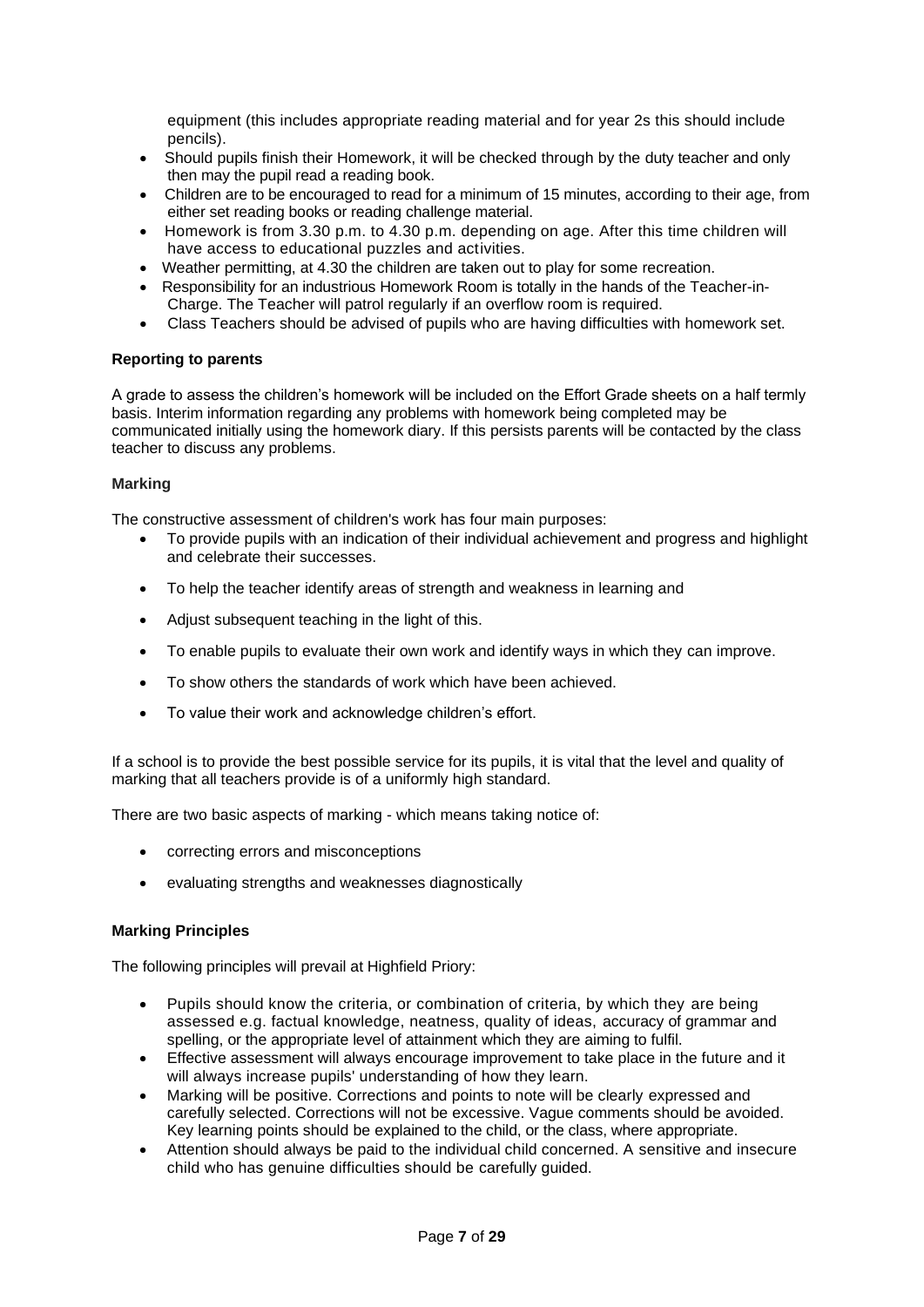- Careful consideration will be given to the reasons why particular errors have been made and the source of misconceptions.
- Constructive comments at the end of a piece of work should be subjective and objective. There is a place for both.
- Pupil work should be marked promptly.
- Pupils need to be told clearly and directly if their work is unacceptable. They will usually be asked to do it again within a reasonable time limit. A regard to standards and deadlines is essential if a pupil is to develop the necessary self-discipline for academic success.
- A statement concerning the marking and assessment policy of each subject should be provided in the appropriate Scheme of Work.
- Marking which takes place in the classroom, during lesson time, is most effective by the following practices:
	- The teacher circulating round the class, marking work at the child's desk or
	- The teacher marking at his/her desk on a one-to-one basis thus providing individual support.
- The awarding of House Points is at the teacher's discretion for effort and excellence.

It is recognised that the time available for the marking of work is not unlimited. Where time is genuinely at a premium, teachers are advised to mark and comment instructively if necessary, at some length, on a proportion of the work done by each pupil. Day-to-day assessment of the work in hand, the diagnosis of difficulties and regular reviews of progress will be features of the best practice.

# <span id="page-7-0"></span>**A checklist for good marking practice**

- Do you mark all work as thoroughly as time permits?
- Do you give your pupils a clear idea of the criteria you are using to judge their work?
- Do you mark promptly, by the next lesson?
- Do pupils understand the standard they are expected to attain?
- Do pupils understand the meaning and implications of the marks and grades awarded to them?
- Do pupils have their key spelling mistakes pointed out and corrections given?
- Spelling is important in ALL subjects.
- Do you make helpful diagnostic remarks at the bottom of marked work that will encourage a pupil and offer a clear idea of where progress can be made in future?
- Can pupils easily read what you have written?
- Do you annotate a piece of work with the appropriate number of comments and corrections? Too many and they will be overlooked and the pupil disheartened - too few and the assignment will not be as useful a learning experience as it could be. Put yourself in the position of the recipient and try to get it right.
- Do you bring general points of interest to the attention of the whole class?

# **Key Stage 2**

# **How we mark children's work**

The following abbreviations are used when marking. The mistake should be underlined and the abbreviation placed in the margin. Each child will be issued with a sheet of the abbreviations at the start of the term.

SP Spelling mistake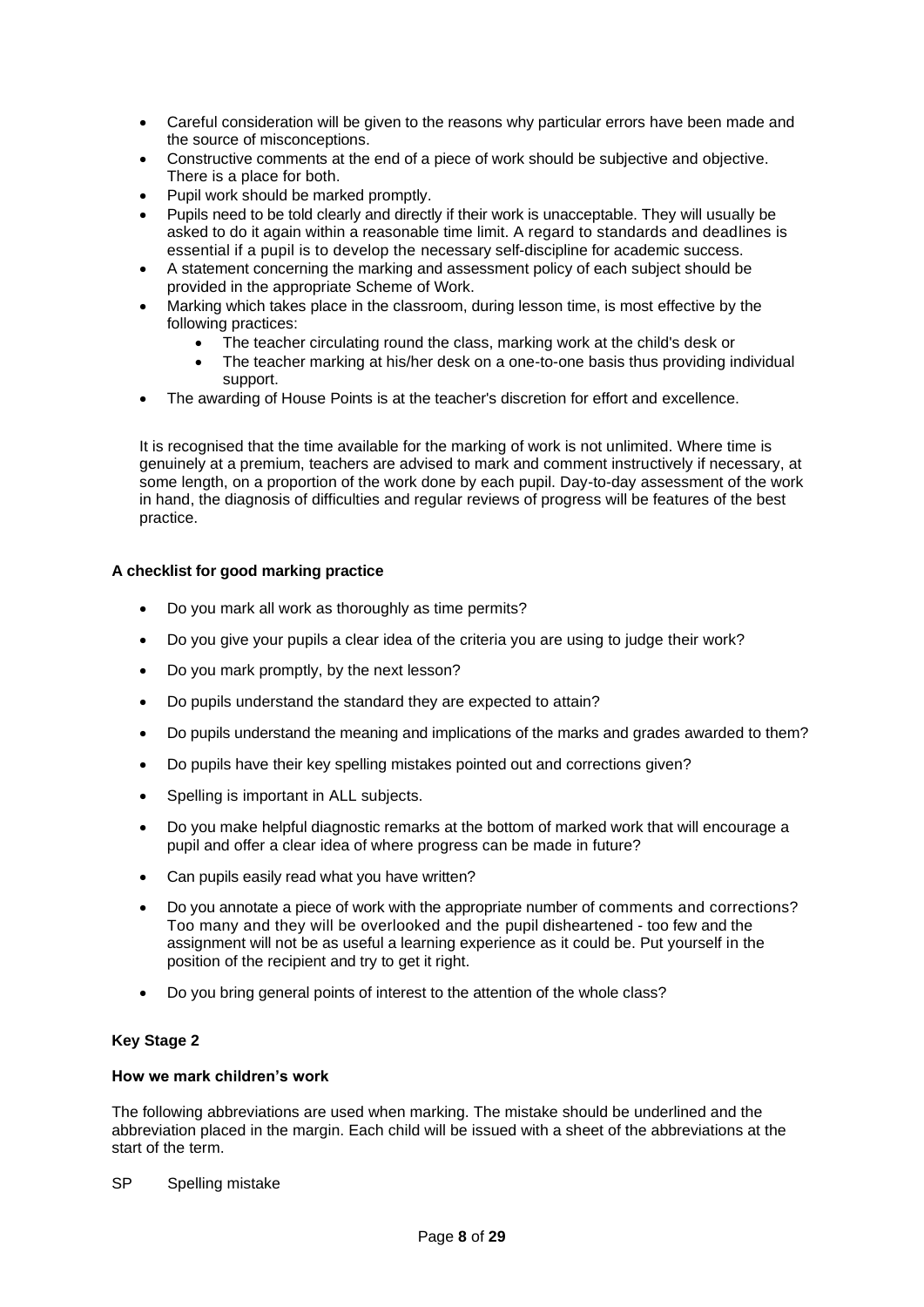|                   | New line.           |
|-------------------|---------------------|
| $^{\prime\prime}$ | New paragraph.      |
| PM                | Punctuation         |
| СL                | Capital letter      |
| <b>RW</b>         | Rewrite             |
| ΩF                | Oral feedback given |

Each correction should be completed at the bottom of the page. Up to five spelling corrections and three or four general corrections are ample for each piece of work. Spellings should be copied neatly three times at the bottom of each page.

During maths lessons, if the children make a mistake a dot will be placed next to the wrong answer. The children then do the correction next to this. This informs the teacher how many mistakes were made and how many attempts were needed to find the correct answer.

# **Comments**

A written comment is not expected on every piece of work; however teachers should regularly (about every third piece of work) give the children written feedback. This feedback should be in the form of a **STAR,** a positive comment to start with, what the child has done well and a **WISH**, a suggestion of ways that the piece could be improved. Teachers should encourage the children to regularly read the **WISH** and ask for further guidance if needed.

### **House Points**

Excellent work is awarded 2 House Points. Good Work 1 House Point.

Marks are only awarded for tests and when standardising work.

It is important that pupils understand clearly what they have to achieve to attain the next standard.

### **Key Stage 1**

### **How we mark children's work**

Children's work is marked in a colour that can be clearly seen. A written comment is not expected on every piece of work; however teachers should regularly (about every third piece of work) give the children written feedback. This feedback should be in the form of a **STAR,** a positive comment to start with, what the child has done well and a **WISH**, a suggestion of ways that the piece could be improved. The date will be on every piece of work in the top corner.

During maths lessons, if the children make a mistake a dot will be placed next to the wrong answer. The children then do the correction next to this. This informs the teacher how many mistakes were made and how many attempts were needed to find the correct answer.

Marking Codes (mainly used at KS1)

IW – Independent work

OF – Oral Feedback given

- AH Adult help
- AG Adult guidance

SP – this will be written next to a word that has been spelt incorrectly. This code is only used for words that the teacher feels the child should be able to spell e.g. high frequency words, words that have been in previous spelling tests and words that can be spelt phonetically.

A maximum of three spelling mistakes will be highlighted in Year 1 and 5 in Year 2. The teacher will write the correct spelling at the bottom of the page and children correct it once. Time will be given during the week for spelling corrections.

### **Oral Feedback**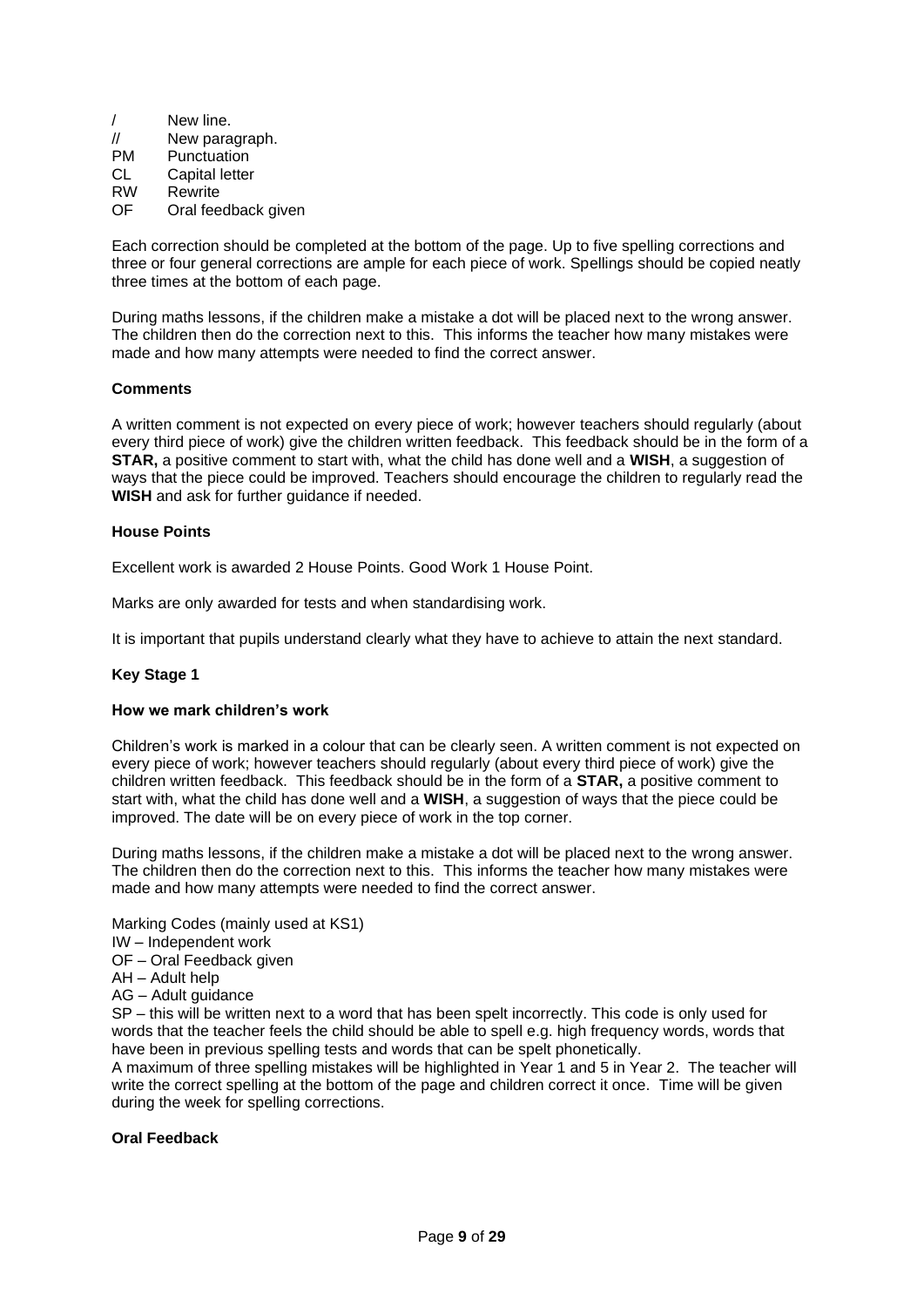Highfield Priory School recognises the importance of children receiving regular oral feedback. The adult will initially talk to the child about how they have met the learning objective and then question the child about a specific part of the work. This may be to correct a child's understanding or to extend the child's learning. The work will then be ticked and the code OF (Oral Feedback) written on the work. Children of all ages need oral feedback but this is particularly important in the early years and KS1 where children may be unable to read a written comment.

# **Written Marking and Feedback**

### Formative feedback / Marking

Not all pieces of work can be quality marked. Teachers decide whether work will simply be acknowledged or given detailed attention. Acknowledgement should always relate to the learning objective. All teachers in KS1 aim to quality mark every piece of creative writing. Teachers will use their professional judgement when to quality mark work from other subjects.

# What is Quality Marking?

This is used when a child has done a substantial piece of work and it has to be marked away from the child. Teachers focus on both successes against the learning objective and improvement needs.

# **Self-Evaluation**

### **How do children evaluate their own learning?**

In KS1 children can evaluate their own work. At the end of some lessons, children are asked to mark whether they feel they have met the learning intention or not: e.g. with a smiley face, straight face or sad face.

In KS2, children use a traffic light system to evaluate their learning against the learning objective in maths and English lessons.

Green – I can do it. I feel confident. Orange- I need a bit more practise Red – I'm not sure yet.

### **Correcting Spelling, Punctuation and Grammar**

When children have completed a task, teachers ask them to check for things that *they know are wrong* in their work when they read it through.

All spelling, punctuation and grammar errors are not marked in every piece of writing but will be noted as a future teaching point. However, where punctuation, grammar or spelling is a curricular target then children will be expected to attempt to meet their current target and continue to meet previous targets: e.g. when an adult feels that a child can correct a spelling he or she will put sp next to the word.

### <span id="page-9-0"></span>**Assessment Recording and Reporting**

At Highfield Priory we believe in the uniqueness of each child. We believe that assessment is not a singular activity; it is both about the measurement of performance at a given point in time and an ongoing process of gaining information to promote future learning.

The key principle of assessment is to move children on with their learning. It is also concerned with:

- evaluating how well a child has understood a concept, developed a skill or remembered a particular fact
- monitoring progression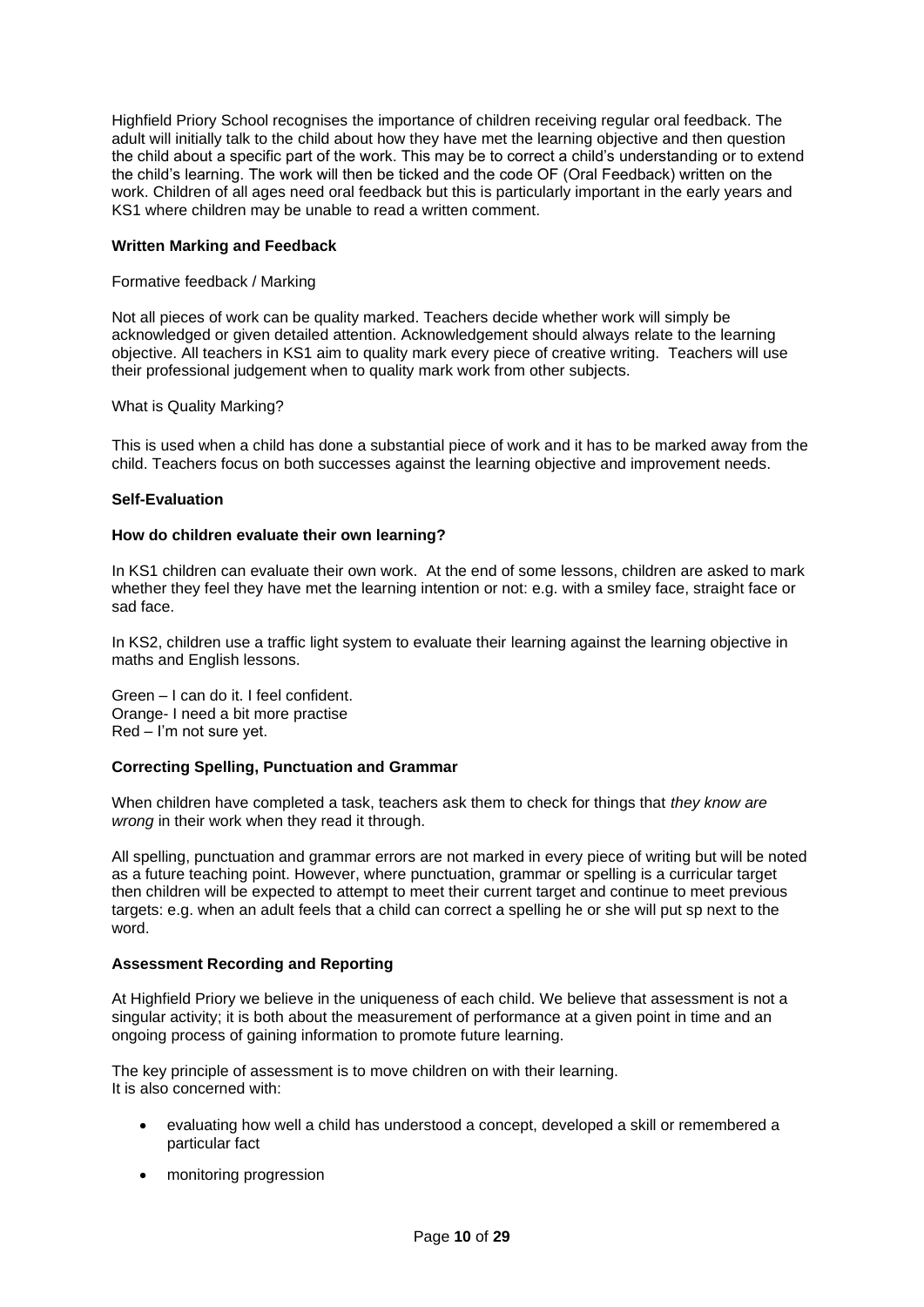- providing feedback for teachers and children.
- providing motivation
- informing planning.

Assessment needs to take account of National and School policies and initiatives. It must take account of legal requirements and links to other subject areas.

# **Planning for Assessment**

A variety of assessment styles are used at Highfield Priory.

# **Formative Assessment**

This is assessing, in an informal way, a pupil's development and particular strengths. It gives the teacher the opportunity to diagnose aspects of learning and understanding that need support. Formative assessment can be observation only or observation with informal recordings of observations.

- Teacher observation notes.
- Informal, constructive comments on pupil's work. (Please refer to School Marking Policy)

# **Diagnostic Assessment**

This style of assessment provides the teachers and others with the means of identifying particular strengths and weaknesses.

- End of topic tests.
- Weekly spelling tests.
- Bond Assessment Tests- verbal and non-verbal.
- Arithmetic tests.
- Multiplication Tables tests
- Creative writing assessments
- KS1 key sight vocabulary recognition assessment
- Key Stage Reading Assessment focuses.

# **Summative Assessment**

This is a more formal assessment set against criteria, which bring in an element of studying comparative achievement. This may be comparing pupils in the same class or year group.

It may also be:

- formal reading tests (Y1, Y2, Y3, Y4, Y5, Y6)
- Formal spelling tests (Y3, Y4, Y5, Y6)
- End of Key Stage 2 NC Tests.
- Early Years E profile
- CATS Tests (Y3,Y4,Y5,Y6)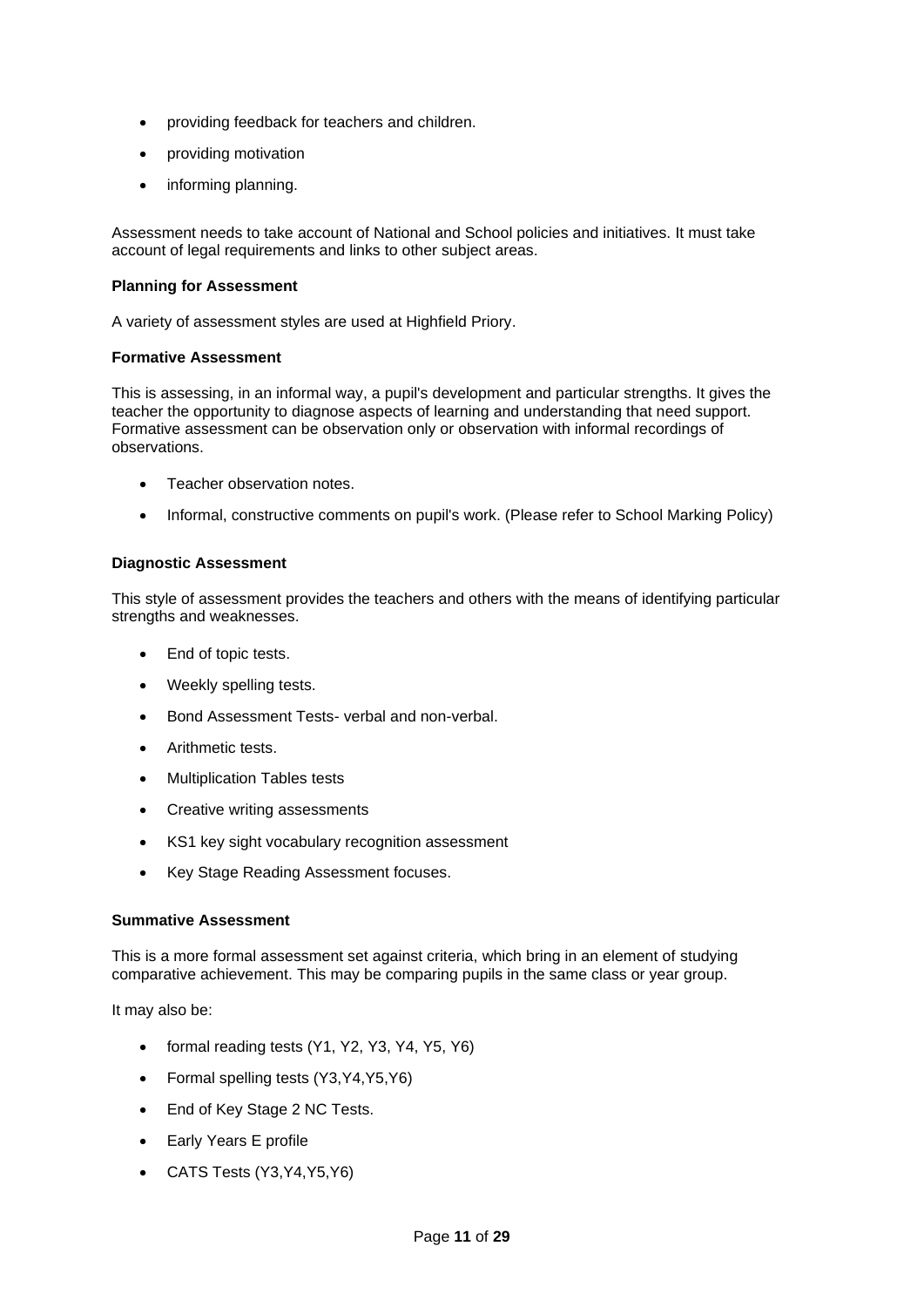- GL Standardised tests (Y1,Y2, Y3,Y4,Y5,Y6)
- Testbase Tests (Y3, Y4, Y5)
- Year 2 NC tests

# **Evaluative Assessments,**

All core subject examination and test results are recorded on a School assessment programme to monitor progress, aid planning and to record added value.

Whole school or Key Stage periodic collation of information can be used as an indicator as to where there is need for further discussion, key stage meetings, curriculum meetings or target setting.

# **Whole School Approach to Assessment and Planning**

- 1. Use of formative, diagnostic and summative assessment to inform planning.
- 2. Set short and long term-term goals for the next stage of learning.
- 3. Involve children in evaluating own work and setting own goals.
- 4. Coverage of Highfield Priory Curriculum Policies and National Curriculum requirements.
- 5. Identification of assessment opportunities in learning activities and teaching materials.
- 6. Exploration of potential cross-curricular subject links in terms of skills, themes and dimensions.
- 7. Plan for differentiation e.g. using a variety of materials and strategies.
- 8. Plan for learning experiences, which accommodate a variety of learning and teaching styles.
- 9. Plan for different groupings e.g. pairs, group work etc.

# <span id="page-11-0"></span>**Monitoring for continuity and Progression**

Coordinators monitor their subjects using a variety of systems. Classroom observations take place regularly throughout the whole school.

Written and oral feedback is given by the subject coordinator after a classroom observation. Pupil books are monitored to assess pupil achievement and progression. Pupil's work is collected to track achievement and to level work**.**

See Inclusion section of the Equal Opportunities Policy

# <span id="page-11-1"></span>**EYFS**

We have recently introduced the baseline assessment for reception which will help track children's progress from the EYFS stage. The 2 simple assessment program is used alongside teachers professional judgement to track a child's progress throughout this stage.

### <span id="page-11-2"></span>**Planning / Recording**

All class teachers plan the curriculum on a termly or half termly basis, in accordance with the school's curriculum schemes of work. These schemes of work are produced by the curriculum co-coordinator in line with National Curriculum requirements.

### **Curriculum Maps:**

A Curriculum Map for each subject is available to show the order of teaching in all subjects. The Map is produced by class teachers in consultation with the Director of Studies.

# **Long Term Plan**

Each coordinator produces a detailed Scheme of Work for Highfield Priory based on National Curriculum requirements.

The curriculum is organised in units of work allocated to each year group in each term across the school.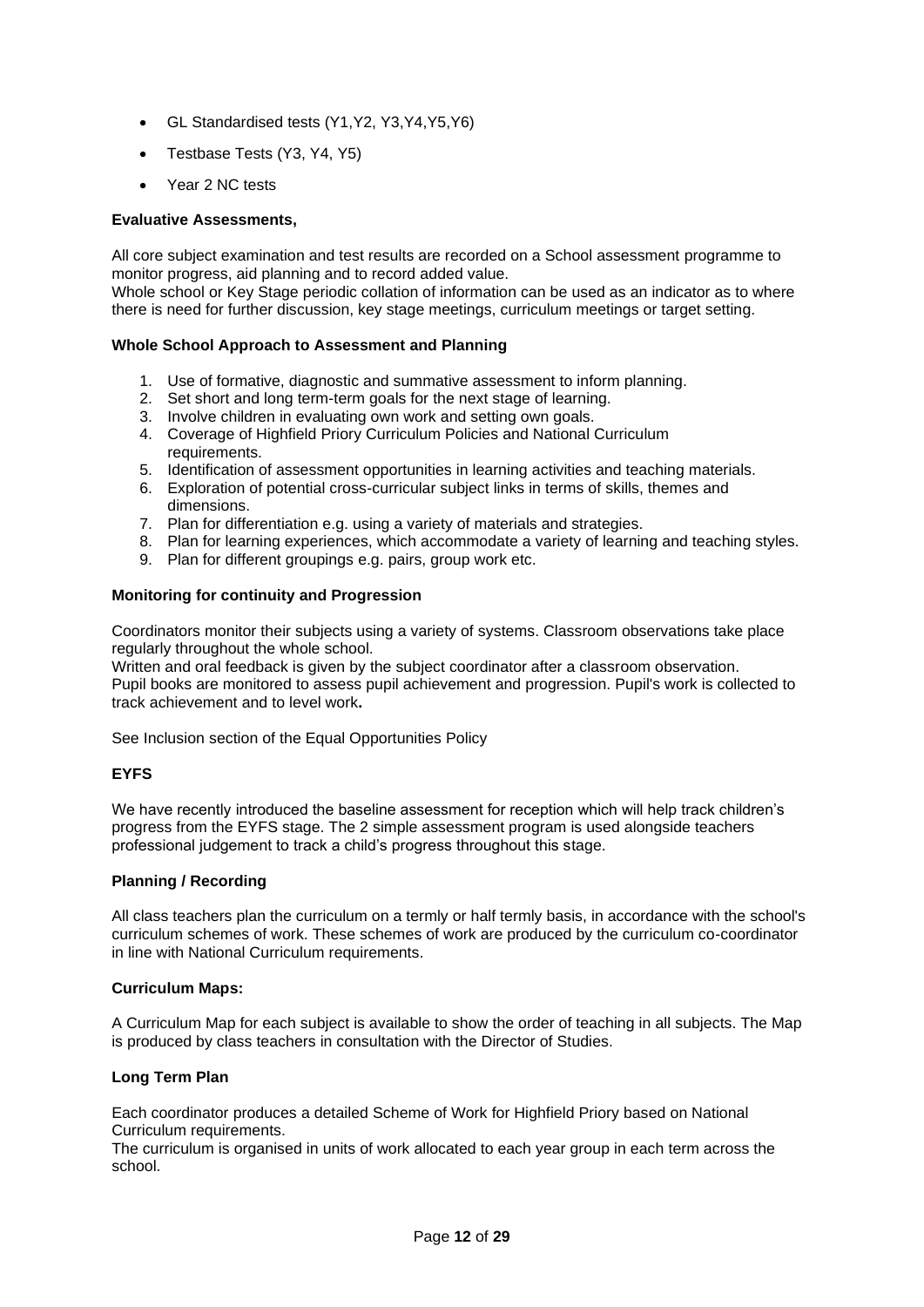Schemes of work are regularly monitored, amended and updated as and when the need for development is required.

### **Medium Term Plans - Termly Forecast**

Each teacher for each subject taught produces a termly forecast, based on the Scheme of Work.

These plans identify: -

Topics to be covered Learning objectives/ skills to be covered Materials/Resources (where appropriate) Assessment Procedures

Term Forecasts / Medium Term Plans are monitored by the Curriculum coordinators and Deputy Head at the start of each term.

# **Short Term Plans / Weekly Plans**

Each class teacher identifies the teaching and learning that takes place within his / her classroom each week.

Teachers either plan on a weekly or daily basis.

Planning styles and formats vary across the Key Stages - they are designed to meet the needs of the individual year groups.

Teachers have the flexibility to use a planning format that is suitable for their individual style of teaching or age group e.g. plan on a daily basis or plan by subject for the week.

All plans identify:

Learning objectives/Learning goals

Lesson content including differentiation, organisation, delivery, resources Assessment opportunities Evaluations / Observations

### <span id="page-12-0"></span>**Curriculum Meetings**

These are held at the start of each year for every year group and outline all the key areas in the curriculum. These are supported with a handout which covers all the key points from the meeting.

### <span id="page-12-1"></span>**Reporting**

### **KS2 Department**

Parents receive reports on their children at various times throughout the year. These reports take the following format.

### **Autumn Term**

KS2 parents receive two effort grade sheets highlighting the pupils' level of effort in all subjects. Targets are also set for English, Maths and a general target.

At the end of term, parents of KS2 children receive a report on the performance of their child in English and Maths. In English, termly achievement for comprehension and writing are given, in maths an overall termly achievement is given. Targets for the children to work at are also given. The report also includes a written teacher comment relating to progress made.

### **Spring Term**

Parents receive two Effort Grade Reports covering all subject areas.

### **Summer Term**

Parents receive two Effort Grade Reports.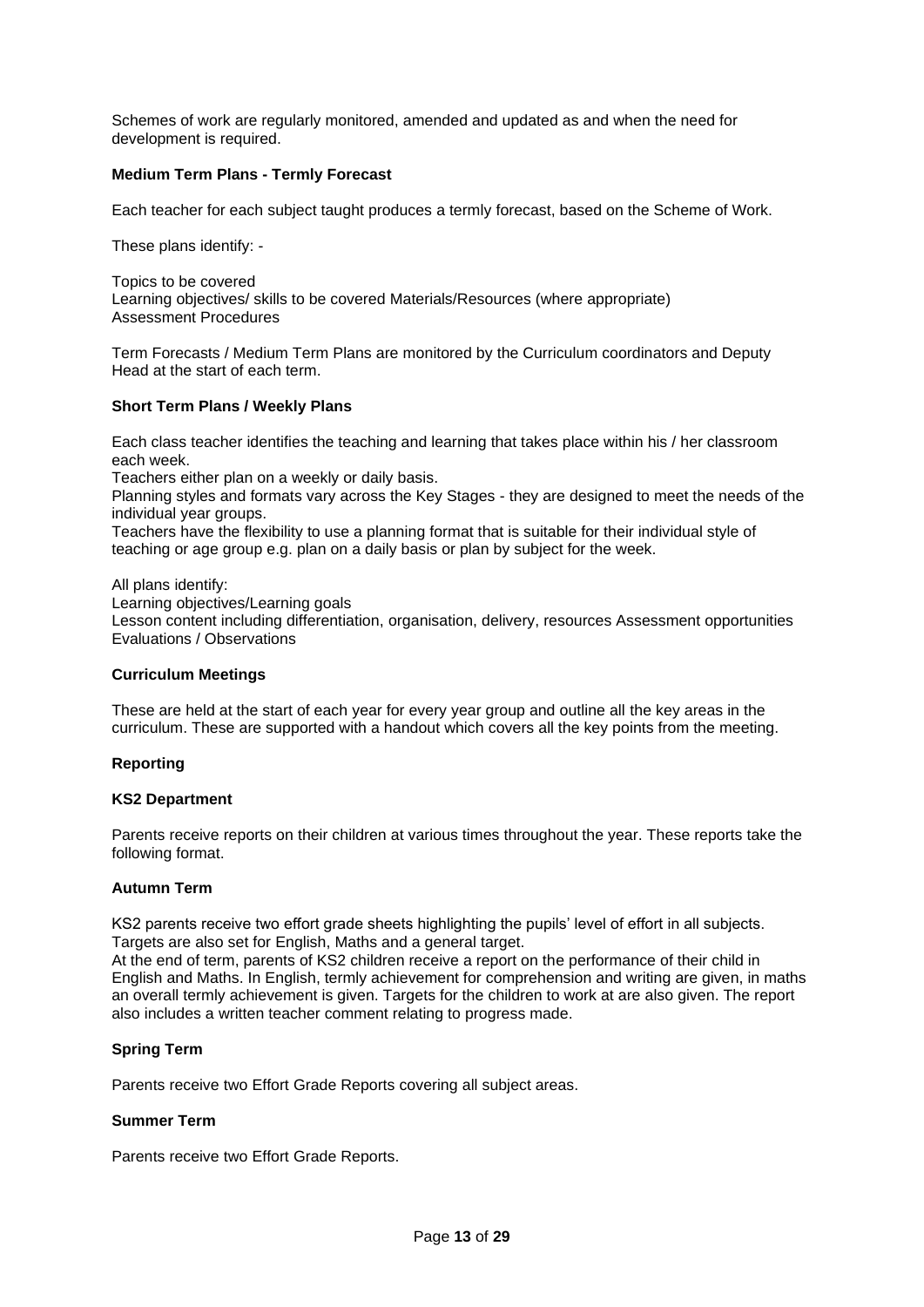The Summer Term report is a much more comprehensive report which gives details of achievement in maths, English and science, effort grades and the term's Reading results. Detailed, personal, constructive written comments are also included relating to all subject areas including humanities, music, RE, PE, HPSED and French.

# **KS1 and Foundation Stage**

Parents receive a detailed written report on the performance of their child at the end of the autumn and the summer term.

KS1 reports include detailed, personal, written comments relating to all National Curriculum Subjects plus an overall pupil progress comment. Levels of attainment will be given in maths and English in the summer report.

The Foundation Stage report (Reception and Pre School) includes detailed written comments relating to the Foundation Stage Curriculum.

### **Nursery (2+) Department**

An end of year report is sent home, which includes detailed comments relating to Personal and social development and general progress.

### **Parents' Evening**

Formal Parents' Evenings are held during the first Half of the Autumn Term and the end of the Spring Term.

Preschool and nursery will hold informal parent's evenings at the same time.

Parents are always welcome to make a mutually convenient appointment to discuss any aspect of their child's progress or welfare with the class teacher, subject teacher or Headmaster.

### **Recording**

Teachers keep records of all marks and general observations. Pupil targets are recorded on the Effort Grade Sheet. All results from formal tests in Key Stage 1 and 2 are recorded on the central school assessment spreadsheet to track pupils' progress throughout the school.

### <span id="page-13-0"></span>**Responsibilities**

#### Director of Studies

It is the responsibility of the Director of Studies to oversee the assessment process and to discuss any concerns with the class teacher and within the senior management team. It is the responsibility of the Director of Studies to be available for consultation with staff.

### Subject Coordinators

Subject Coordinators are in the main responsible for the assessment of their subject. They are to liaise with the Director of Studies and class teachers as and when the need arises. It is expected that the subject coordinators will advise the Director of Studies on any changes or new information particular to the assessment of their subject area.

#### Headmaster / Senior Management Team

The Headmaster and the Senior Management Team are responsible for:

- Ensuring that the school is meeting legal requirements surrounding assessment e.g. the reporting of KS2 SATs
- Arranging Parents' Evenings
- Determining the timetable of assessment arrangements e.g.CAT and end of Year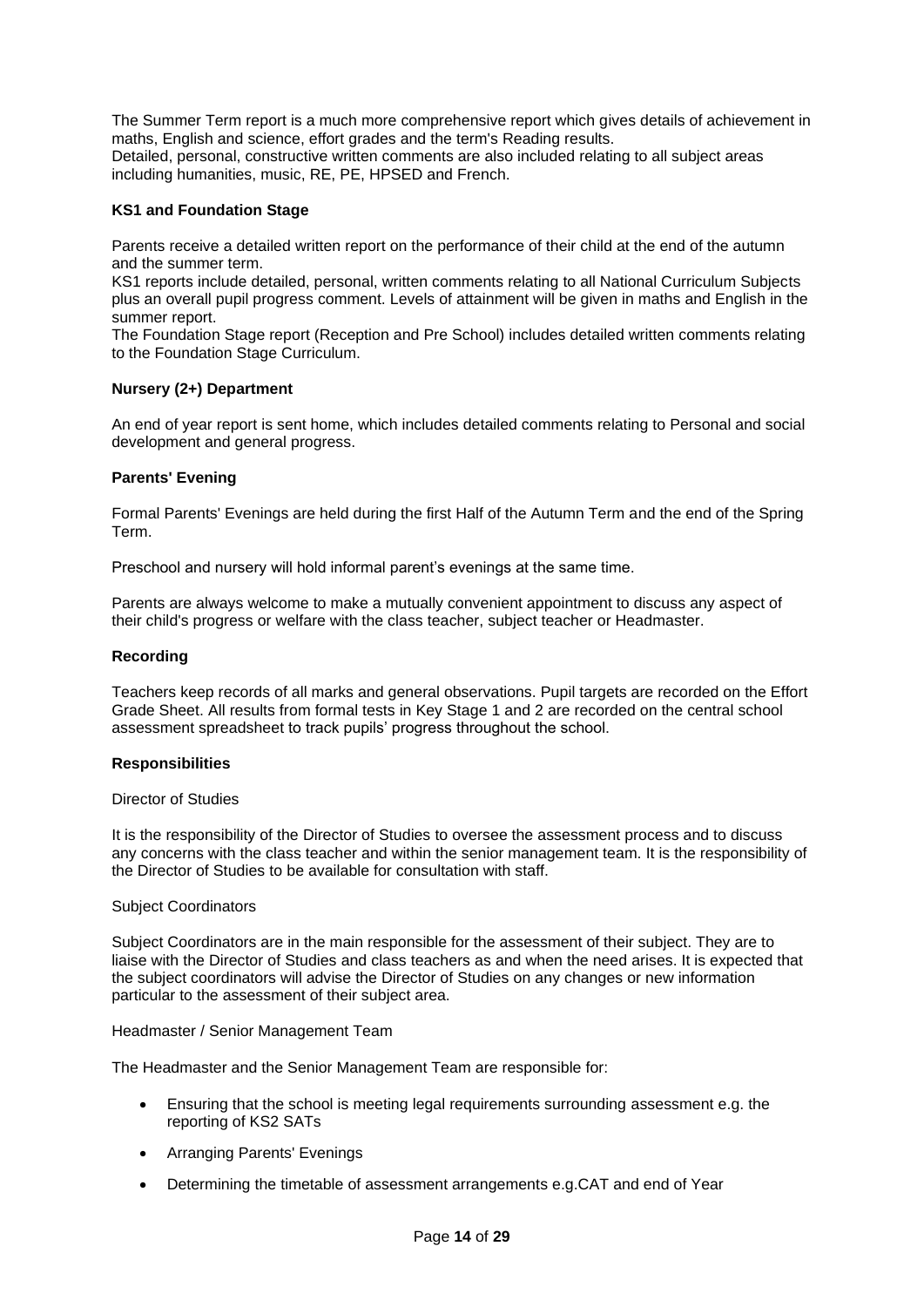#### examinations.

#### Special Needs Coordinator

It is the responsibility of the SEND Coordinator to devise and assess Individual Education Plans for KS2 pupils and Year plans for the KS1. It is the SEND Coordinator's responsibility to work, when necessary, with outside agencies to provide assessment (where appropriate) of a child's specific learning difficulty.

#### More Able Pupils

It is the responsibility of the Deputy Head teacher to work with class teachers, coordinators and the SEND Coordinator to identify and monitor gifted and talented pupils within school.

#### <span id="page-14-0"></span>Staff Development and INSET

The Head teacher is responsible for determining requirements as regards school based INSET for assessment.

Individual Staff members can request or be directed to attend assessment related courses that will develop skills in: -

Recording techniques Retention of evidence Curriculum planning and assessment opportunities Classroom management Teaching and learning styles.

#### <span id="page-14-1"></span>**Assessment Resources**

Subject Coordinators are responsible for purchasing suitable assessment materials for their subjects. Class teachers can request to purchase suitable materials through the subject coordinators. The annual Assessment budget allocation is used to purchase suitable materials e.g. KS2 Optional SATs, CATs resources etc.

### **Assessment Materials Currently being used:**

- Individual reading records
- KS2 NC tests
- GL Progress Tests
- GL NGRT tests
- CATS Tests (Year 1- 5)
- Year 3-5 Testbase Tests
- Year 2 NC tests
- **E** Profile for nursery
- KS 1 and 2 Twinkl tests.
- Key Stage 1 and 2 Assessment Programme
- Diagnostic Reading and Spelling Tests
- SEND records including LEPs
- Home/School Reading Booklets (Early Years Year 5)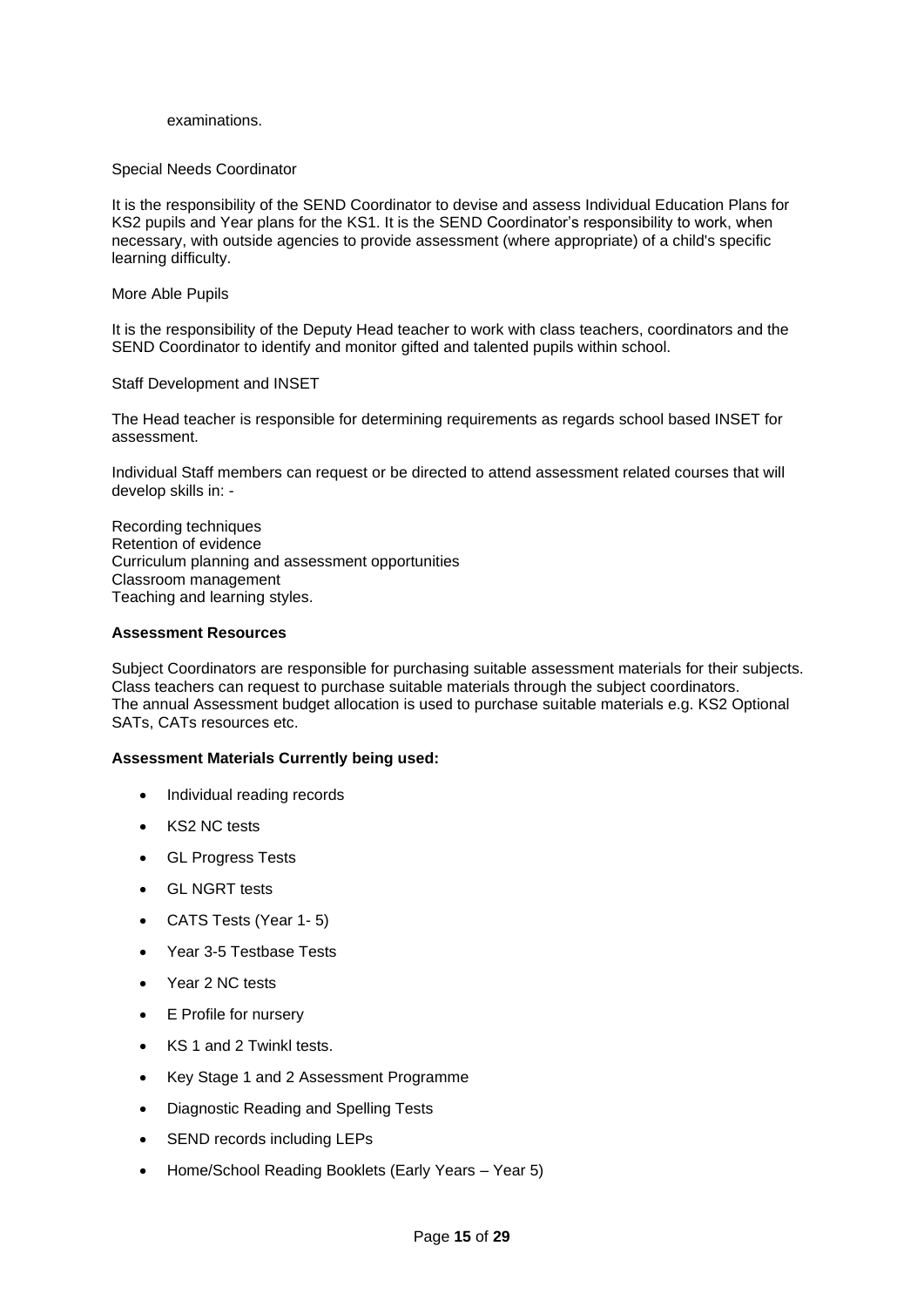- Schemes of Work
- **Termly Plans**
- Weekly / Daily Plans including Evaluations
- Differentiated materials for more able and SEND pupils.

# <span id="page-15-0"></span>**Differentiation**

As in any school there is an ability range in all classes and this has to be catered for in differentiating the curriculum and recognising the needs of all children. An entrance assessment is to be taken for children entering both KS1 and 2; this helps to keep this ability range to the minimum for the benefit of the whole class, although children who enter the school in the EYFS may well have some Specific Learning Difficulty.

Extra help is provided for those who need it and extra help is given by all class teachers whenever the need arises.

# <span id="page-15-1"></span>**Equal Opportunities**

There is a policy of equal opportunities for all in the curriculum. Learning Support children who require support in some areas of literacy and or numeracy receive 1 to 1 or small group work with a specialist teacher. The specialist teacher in consultation with the class teacher prepares an Individual Education Plan (IEP) which outlines the areas of difficulty and the type and degree of support required. Parents are consulted fully by the Learning Support Teacher and the Class Teacher in the writing of the IEP. Regular reviews/parent consultations are held.

# <span id="page-15-2"></span>**More Abled Children**

At Highfield Priory school we aim to provide a curriculum that is appropriate to the needs and abilities of all our children. Teaching and learning is planned in such a way that we enable each child to reach for the highest level of personal achievement. This section reflects the schools values and philosophy in relation to the teaching and learning of those children in school who have been identified as more able 'gifted' and 'talented' according to national guidelines.

In these guidelines the term 'more able' refers to a child working well above the national average in at least one area 'gifted' refers to a child who has a broad range of achievement at a very high level. The term 'talented' refers to a child who excels in one or more specific fields- such as sport, music or art

# **Aims and Objectives**

Through our more able and gifted policy we aim to:

- Ensure that we recognise and support the needs of our children
- Enable children to develop their full potential
- Offer children opportunities to generate their own learning
- Ensure that we challenge and extend children through the work that we set them
- Encourage children to think and work independently

# **Identification of more able gifted and talented children**

At Highfield we use a range of strategies to identify gifted and talented children. Identification process is ongoing and begins when a child joins our school. Discussions with parents and carers regarding a child's interests and achievements outside of school enable us to add to our records. Children are identified through:

- Baseline assessments
- Tests including SATS and other examinations within school
- Class work

# **Aptitudes in English and mathematics**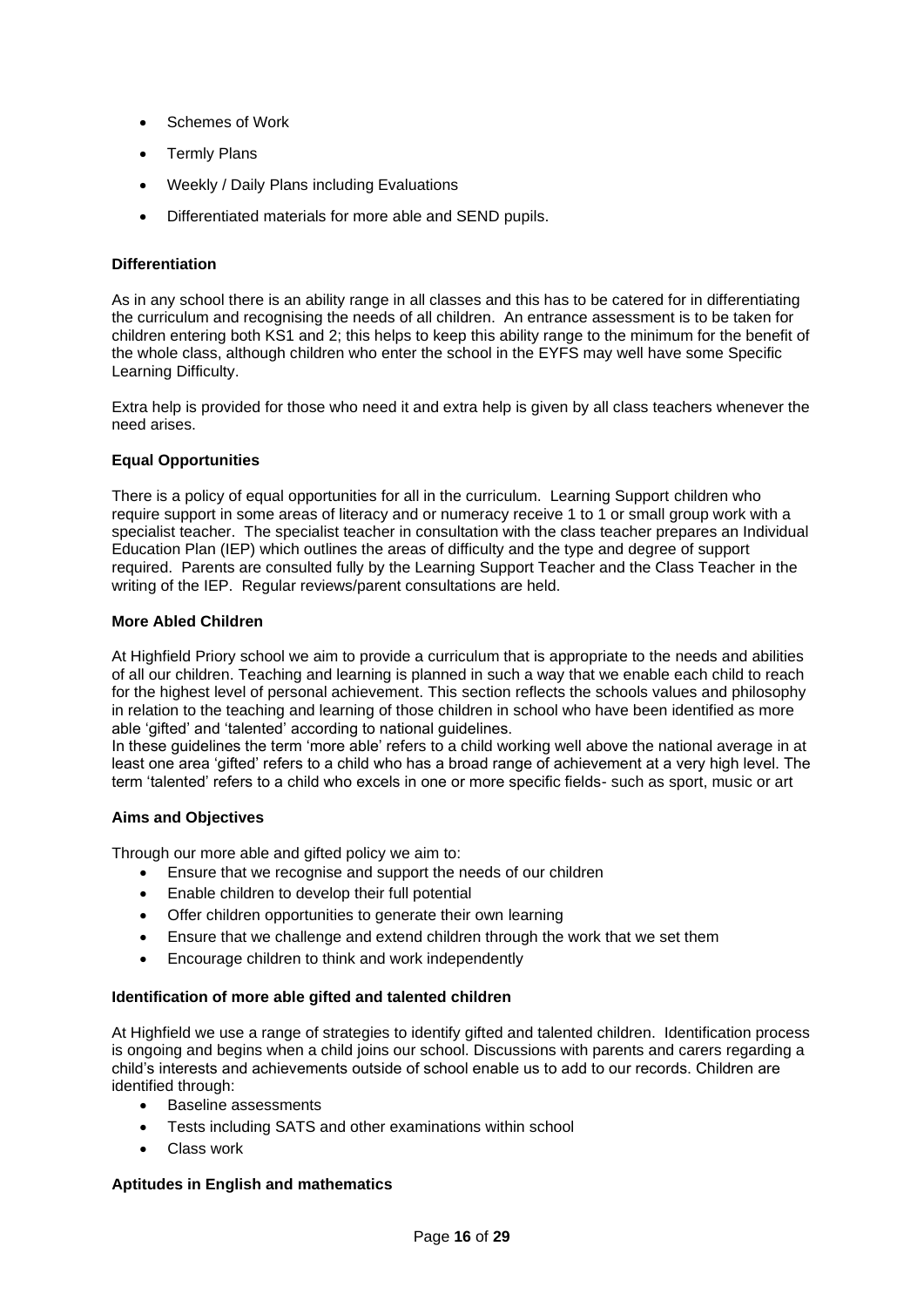More able, gifted and talented children in English are identified when they:

- demonstrate high levels of fluency and originality in their conversation;
- use research skills effectively to synthesise information;
- enjoy reading and respond to a range of texts at an advanced level;
- use a wide vocabulary and enjoy working with words:
- see issues from a range of perspectives;
- possess a creative and productive mind and use advanced skills when engaged in discussion.

More able, gifted and talented children in mathematics are identified when they:

- explore a range of strategies for solving a problem;
- are naturally curious when working with numbers and investigating problems;
- see solutions quickly without needing to try a range of options;
- look beyond the question in order to hypothesise and explain;
- work flexibly and establish their own strategies:
- enjoy manipulating numbers in a variety of ways.

# **Types of Ability**

We recognise that children can have high abilities in a variety of other areas these include:

- Visual-spatial and artistic/creative abilities
- **Musical**
- **Sporting**
- Inter personal

At Highfield we provide a wide range of opportunities for our children both in the classroom and extra curricular, to develop and achieve in areas where they have particular abilities.

# **Teaching and learning for the more able gifted and talented**

Teachers within school plan carefully to meet the learning needs of all our children. Ways this is achieved includes:

- Common activities that allow children to respond at their own level;
- Enrichment activities that broaden a child's learning in a particular skill or knowledge area;
- Individual activities within a common theme that reflects greater depth, understanding and higher levels of attainment;
- Have ICT programs/internet and library in which children can engage in further research:
- Encourage independent learners who are able to organise their own work and be self critical
- Set individual targets
- Use varied and flexible groupings
- Set individual homework

### **Common characteristics**

Children who are very able can display a variety of characteristics, both positive and negative that teachers are familiar with, these include:

- Good in all areas
- High achievers in one area
- High ability, low motivation
- Good verbal but poor written skills
- High ability yet difficult to channel

Positive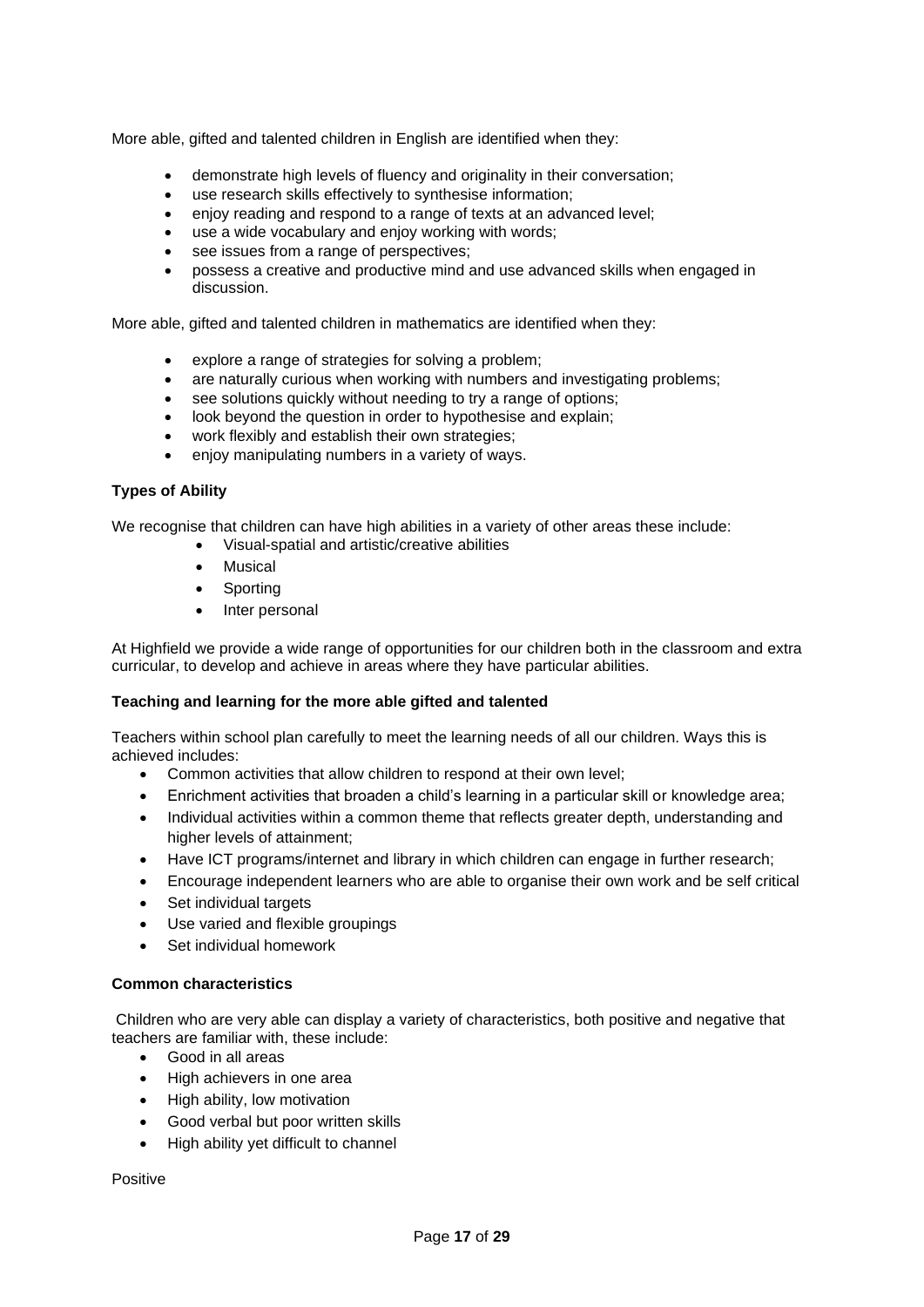- Displays musical, physical, mechanical, numerical abilities of high order
- May show high levels of curiosity
- May prefer to work independently
- May concentrate for long periods of time
- Can work out a problem through to its conclusion
- Can be creative and inventive
- May enjoy puzzles /word games
- May have a mature sense of humour
- May be articulate and have good oral skills
- May have leadership skills
- May enjoy a challenge

# **Negative**

- Can be intolerant of others
- Can show erratic behavior
- May have problems integrating with others
- May not enjoy written tasks
- May appear bored
- Maybe demanding of teacher time
- May have poor co-ordination

# **Management strategies**

The learning support teacher coordinates the provision in school for more able gifted and talented pupils, the role includes:

- Keeping the register gifted and talented children up to date
- Monitoring progress of more able gifted and talented children through discussion with class and specialist teachers.
- Providing advice and support to staff on teaching and learning strategies
- Keeping a portfolio of examples of pupils work that demonstrates their ability and any specific enrichment tasks they have produced.

# <span id="page-17-0"></span>**Special Educational Needs**

A child has special educational needs if he or she has a significantly greater difficulty in learning than the majority of children of the same age or has a disability, which prevents him or her from making use of educational facilities of a kind generally provided for children of the same age. He or she will require provision, which is additional to or different from the provision generally made for children of their age.

At Highfield, we believe that every child should have the best possible learning opportunities; we have high expectations of both our children and staff. We believe that every child should be treated as an individual, whatever their gender, race, faith, ability, nationality or age. We recognise that some children may have particular needs or disabilities and we take specific action to support and encourage these children within school.

We enable all children to participate fully in learning activities and experiences by responding to the individual needs of each child and work closely with Parents/Carers and other agencies to monitor a child's progress and provide effective, additional support.

The emphasis of our SEND policy is on the early identification of any difficulties a child may have and then offering an appropriate learning environment in which we provide a range of differentiated activities to meet children's individual needs.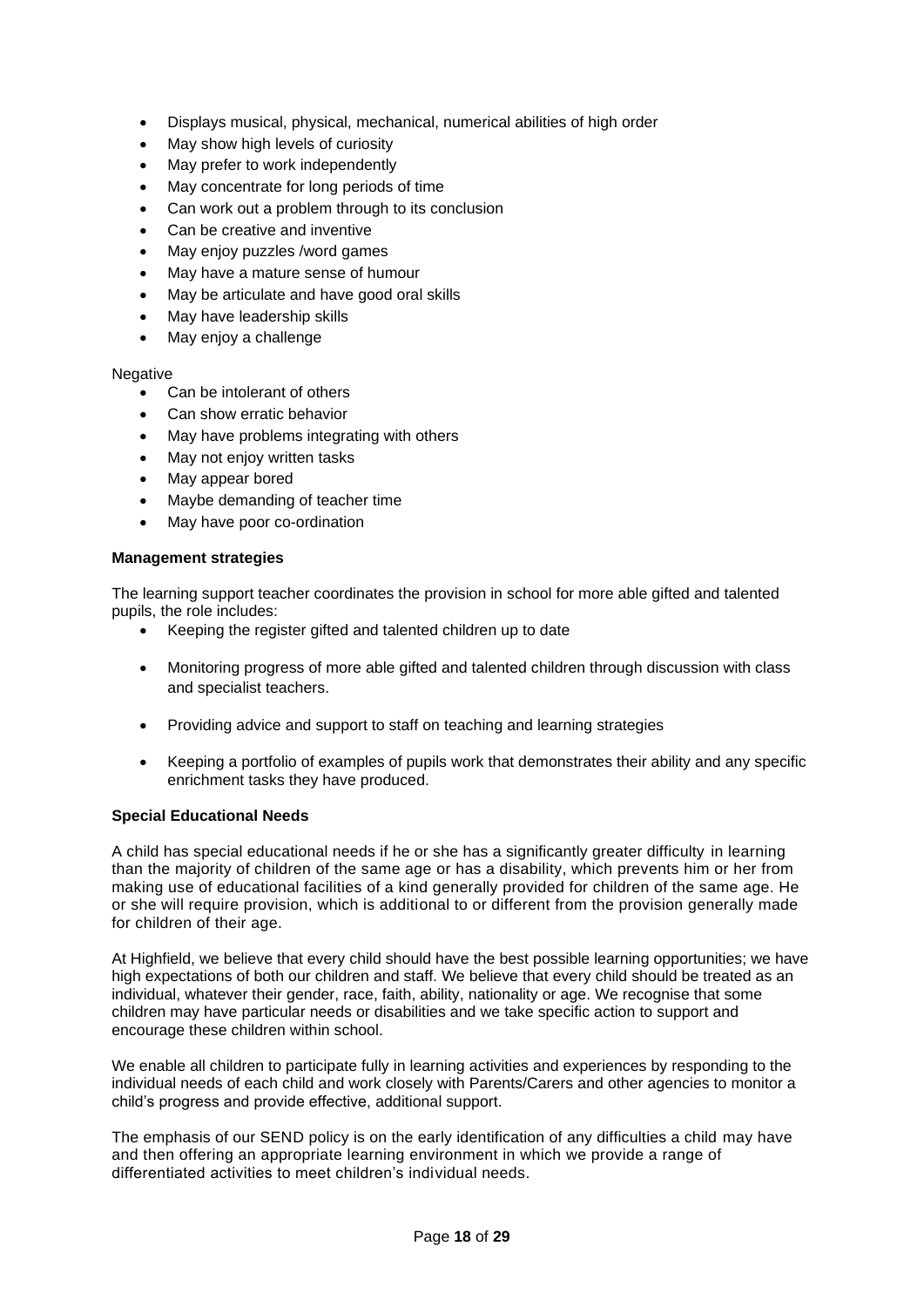- We aim to work closely with parents. We will always consult with parents if we feel a child is having difficulties and will take seriously any concerns raised with us by parents.
- We ensure 'due regard' to the DfEE SEND Code of Practice (2015), Disability Discrimination Act (2005), Children Act (2004), Every Child Matters Framework and DfES Ofsted Standard 10 (2001) Children and families policy act (2014)
- Ensure that all staff are aware of the policy details.
- Identify the necessary provision and staff arrangements to meet the particular needs of children
- Set high, but achievable targets for children with staff, parents and children
- Liaise with organisations and agencies concerned with SEND and disabilities and make effective use of any available LA funding and resources to meet the identified needs of children.
- Ensure that staff have opportunities to undertake specialist training related to SEND, to improve and update their knowledge and understanding

# <span id="page-18-0"></span>**EYFS**

Our SEND policy identifies the importance of the early identification of any difficulties that a child may be experiencing in accessing the learning environment, in which we will provide a range of differentiated activities to meet all individual needs.

As a setting we aim to raise the aspirations of and expectations for all children with SEND, we provide a focus on outcomes for children and not just hours of provision/support.

We recognise the need to develop and nurture a strong partnership with mothers, fathers and carers and will always consult with them primarily over any concerns regarding their child.

We have a strong commitment to Inclusion for all and will make reasonable adjustments in order to enable children with a disability and those with additional and Special Educational needs fulfil their potential. All staff are familiar with Commitment 1.2 (Inclusive Practice) within the Theme (A Unique Child.) of the Early Years Foundation Stage framework.

Children's individual progress will be observed, monitored and recorded appropriately and if placed on the Code of Practice record, after consultation with parents, key workers will liaise closely with the SENDCo on mapping provision designed to meet the child's needs. Our setting has adopted a graduated approach to meeting needs with four stages of action: observe, assess, plan and review.

The SENDCo will take responsibility for liaising with other professionals, Speech and Language Therapist, Health Visitor, Outreach Support Teams, to ensure that any specialist services are accessed and that the setting continues to offer effective provision for children with Special Educational Needs.

We use a process of self-evaluation to create our own setting provision map which details adjustments we make to meet the needs of all our children.

This policy complies with the statutory requirement laid out in the Special Educational Needs and Disability Code of Practice 0 – 25 (DfE, 2014) and has been written with reference to the following guidance and documents:

- Equality Act 2010: advice for settings (DfE, Feb 2013)
- SEND Code of Practice 0 25 (DfE, Oct 2014)
- Early Years Guide to the 0-25 SEND Code of Practice (DfE, 2014)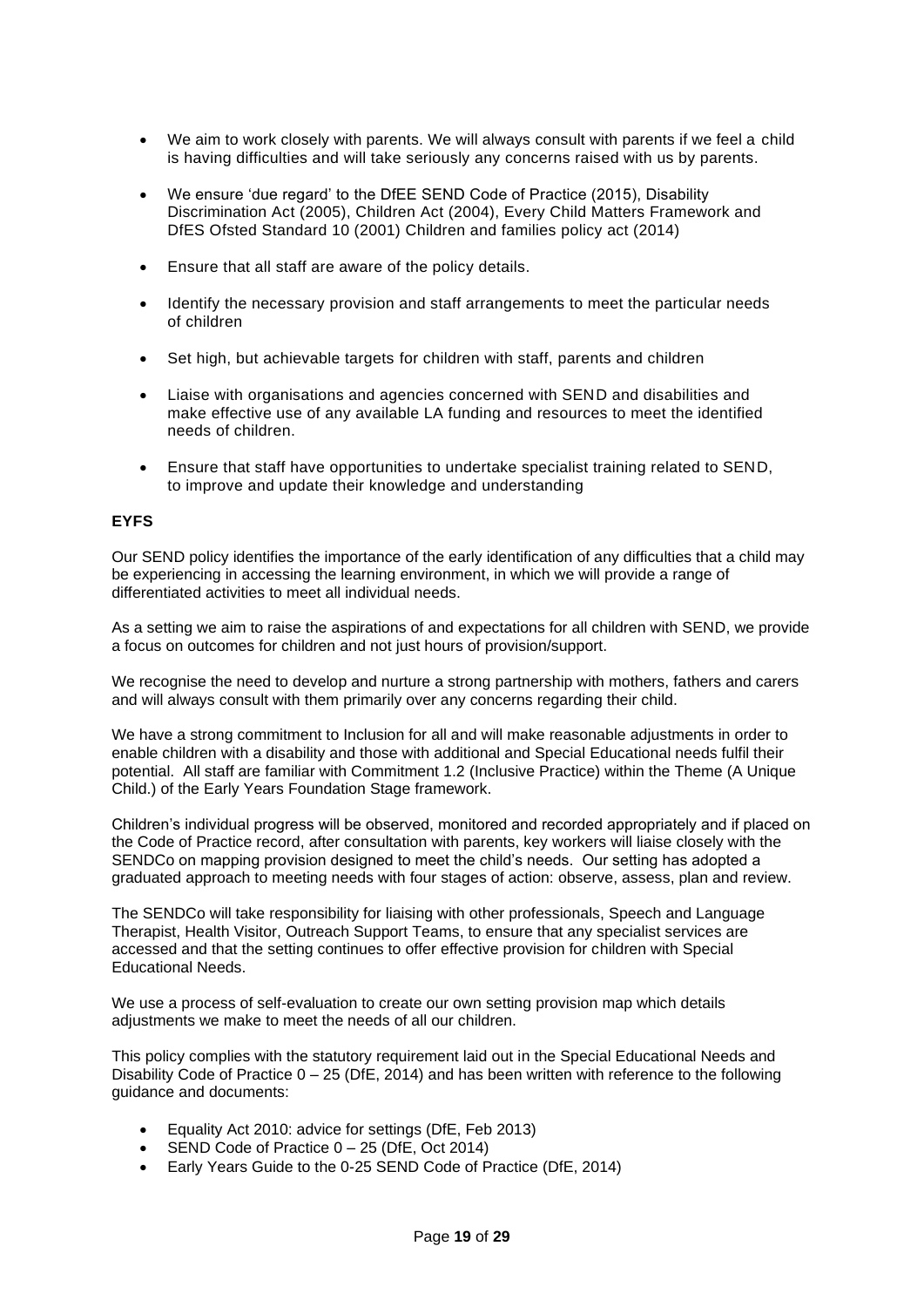- Statutory Framework for the Early Years Foundation Stage (DfE, 2014) Statutory Framework for the EYFS
- Safeguarding Policy
- Access Action Plan
- Provision Mapping
- Behaviour Management policy The EYFS (2014) no longer requires settings to have this policy
- Local offer
- Admission policy
- **Medication policy**

# <span id="page-19-0"></span>**Role of the Special Education Needs Coordinator (SENCo)**

The name of our SENCo is: Mrs J Street

- Ensure objectives of SEND policy are reflected in practice
- Attend relevant training courses for SENDCo development
- Ensure class teachers are familiar with procedures for identifying and monitoring children with difficulties
- Work alongside Teaching staff to set achievable targets, Individual Education Plans (IEP)
- Liaise with other professionals, organisations and agencies concerned with children's special education needs and disabilities
- Monitor, review and evaluate the SEND policy in line with DfEE Code of Practice (2015) and Ofsted Standard 10 (2001)
- Ensure that staff have opportunities to undertake specialist raining related to special educational needs and to improve and update their knowledge and understanding in this area

# Identification and Assessment of children with SEND:

Regard is made to the code of practise for the identification and Assessment of Special Educational Needs. Concern for a child's progress may be triggered by teacher observation and assessment, parental concern, PIPS results, exam results, reading tests, reports from previous schools and medical history. We use a graduated approach to identify and meet children's special educational needs, in line with national and local procedures. Pre Assessment CAF forms are completed and where necessary a child is put onto a CAF. This involves a systematic cycle of assessment, planning, action and review, recording clear targets and strategies for development and progress. Staff who have concerns about a child's learning or behaviour will initially fill out a cause for concern form outlining their observations. This information is used by the SENDCo to decide appropriate additional support and where necessary do screenings or seek additional advice depending on the concerns raised.

Procedures for screening children are set out in appendix 2.

Admissions arrangements for children with SEND

Pupils will be considered as candidates for admission to the school subject to the availability of a place and the pupil satisfying the admission requirements at the time.

A potential pupil with SEND will not be prevented from access to this same consideration on the grounds of their disability. Applications will be treated no less favourably than applications from other children.

Pupils identified as having additional needs in early years and moving to key stage 1 will continue to be monitored. The Early Years SENDCo and school SENDCo will review any additional support necessary as the child moves into KS1 and will discuss such arrangements with the child's parents.

A pupil moving from key stage 1 to key stage 2, will be required to exhibit competence by reaching a satisfactory standard of attainment in the school's entrance tests (KS1/KS2) Evidence of progress and attainment over time, together with any information from documented reports will form the basis of the criteria. Note also the School's terms and conditions (Paragraph 6a)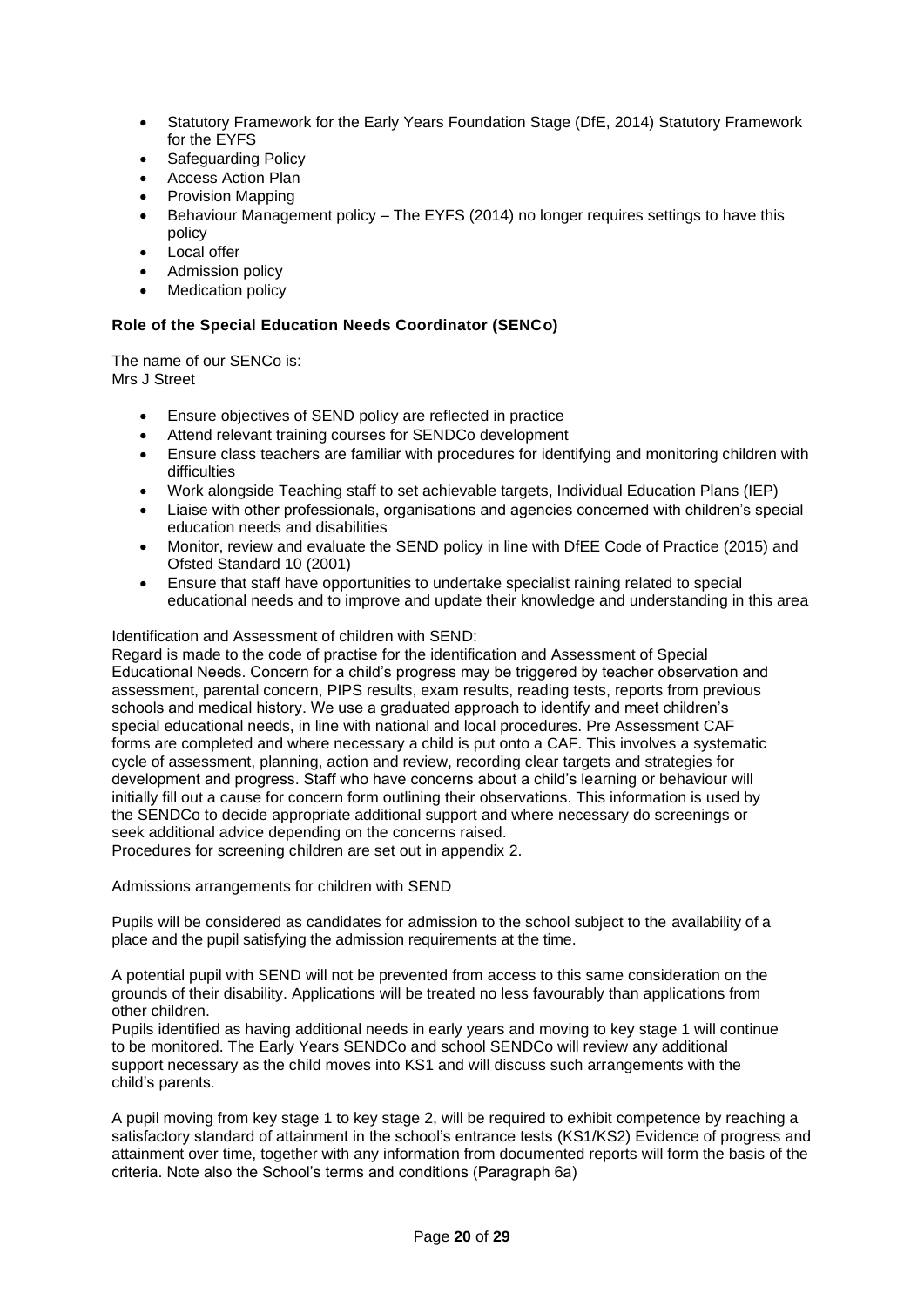Under the School's Terms and Conditions (Paragraph 7g):

"You may be asked to withdraw your child without being charged fees in lieu of notice if, in the opinion of the Head, the school cannot provide adequately for your child's special educational needs."

# <span id="page-20-0"></span>**Role of the Early Years Special Education Needs Coordinator (SENDCo)**

The name of our Early Years SENDCo is: Miss A Halstead – EYFS Co-ordinator

- Ensure objectives of SEND policy are reflected in practice
- Attend relevant training courses for SENDCo development
- Ensure Early Years staff are familiar with procedures for identifying and monitoring children with difficulties [Common Assessment Framework]
- Work alongside Early Years staff to set achievable targets, Targeted Learning Plans (TLP) and Behaviour Plans (BP)
- Annual review of local offer
- Liaise with other professionals, organisations and agencies concerned with children's special education needs and disabilities
- Monitor, review and evaluate the SEND policy in line with DfEE Code of Practice (2014) and Ofsted Standard 10 (2001)
- Ensure that staff have opportunities to undertake specialist training related to special educational needs and to improve and update their knowledge and understanding in this area
- Make effective use of any available LA funding and resources to meet the identified needs of children
- Contribute to any written reports to parents

# <span id="page-20-1"></span>**Staffing and Resources for children with SEND**

Activities are differentiated to meet all individual needs within the classroom setting. Specialist resources and assessment material is located in the learning support room. Individual and small group teaching is given to children in this room by the SENDCo for .5 each week. Further information regarding the access of the curriculum for children with additional needs can be found in the accessibility plan. During small group or individual lessons it is possible that issues may be raised relating to aspects of FBV and terrorism/radicalisation. We as a school are aware that these need to be handled with due consideration to our Prevent Duty. All staff are aware of this and have taken part in radicalisation training. If anything is raised in these lessons which gives staff cause for concern they are aware of the process they need to follow and the appropriate member of staff they need to contact if they feel further guidance is required.

### <span id="page-20-2"></span>**EYFS Staffing and Resources for children with SEND**

An experienced Nursery Manager with at least 2 qualified Nursery Nurses staff our provision for children under 3. Our Preschool classroom, Reception class and Year I class have a Teacher and at least one qualified Nursery Nurse.

We provide a range of differentiated resources and equipment to meet a range of individual needs. We aim to liaise with mothers, fathers and carers and any other professionals to find if there is a need for additional specialist equipment.

Minimum staff/child ratios are always maintained however additional staff are always available to ensure that children with SEND and disabilities are able to access the environment and learning opportunities.

The Setting receives Additional Educational Needs (AEN) funding which we use to support the inclusion of children with SEND within our setting. This enables us to enhance our resources to meet any additional needs that our children may have. Activities are differentiated to meet all our children's individual needs.

Upon paying 'due regard' to the Code of Practice (2014), Early Years staff working with children focus on:

• Early identification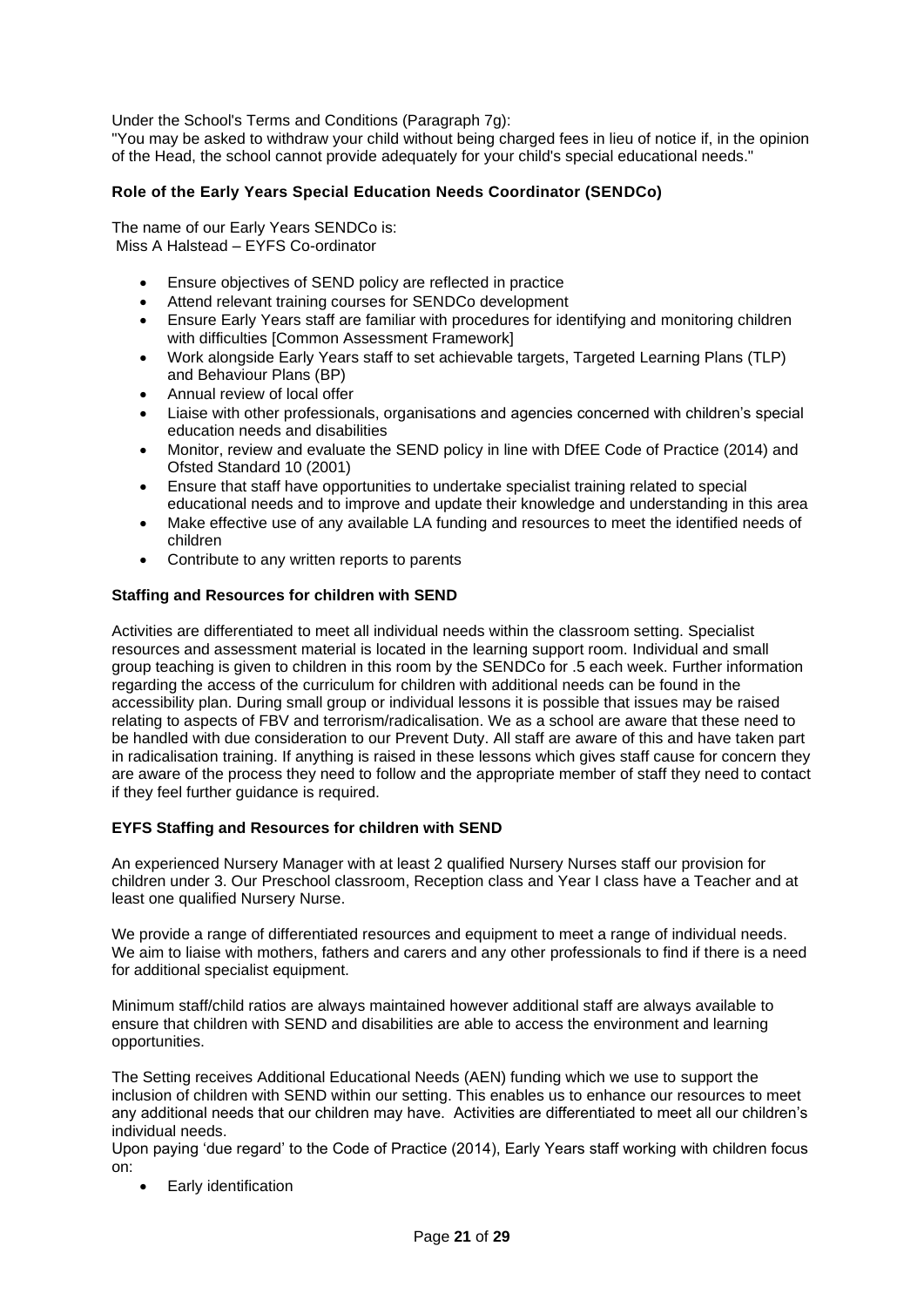- Early intervention
- Inclusive education
- Physical environment
- Partnership with Parents/Carers
- Multi-agency collaboration

# <span id="page-21-0"></span>**Early Identification of SEND**

We identify the needs of children by considering the needs of the whole child, rather than just focusing on their special educational needs (as detailed in the EYFS Development Matters)

We consider what is NOT SEND but may impact on progress and attainment.

- Disability. The Code of Practice outlines the 'reasonable adjustment' duty for all settings provided under current Disability Equality Legislation. However, disability alone does not constitute SEND.
- Attendance and Punctuality
- Health and Welfare
- EAL
- Being a Looked After Child
- Being a child of a Serviceman/woman
- Being a traveller

When a child is identified as needing intervention that is 'additional to or different from' that which is available within wave 1 provision this will be recorded using an SEND support plan. This includes links to a TLP and a wave 2-3 approach.

We make regular observations and assessments of all children's play and progress to enable early identification of children's special educational needs.

We share all reports on children's progress with Parents/Carers. Concern for a child's progress may be triggered by teacher observation, parental concern and reports from previous school or medical history.

We use a graduated approach to identify and meet children's special educational needs, in line with national and local procedures. This involves a systematic cycle of assessment, planning, action and review, recording clear targets and strategies for development and progress. The Code of Practice (2014) describes the 4 broad categories of need - cognition and learning, communication and interaction, physical and sensory, social, mental and emotional health. When a child is identified as needing intervention that is 'additional to or different from' that which is available within wave 1 provision this would be recorded using an SEND support plan. This includes links to a TLP and a wave 2-3 provision document.

### <span id="page-21-1"></span>**Admissions arrangements for children with SEND**

Pupils will be considered as candidates for admission to the school, subject to the availability of a place and the pupil satisfying the admission requirements at the time.

A potential pupil with SEND will not be prevented from access to this same consideration on the grounds of their disability. Applications will be treated no less favourably than applications from other children. We ask for parents to help in providing the necessary information about their child at the initial admissions meeting in order that any changes staff ratios, length of sessions and access to the physical environment can be identified. This sharing of information enables the setting to explore with parents and any other professionals involved, how we can provide most effectively for the child.

A pupil who is moving from the Pre-School to the Reception class will be required to exhibit competence by reaching a satisfactory standard in the criteria laid down to enable nursery pupils to benefit fully from the Early Years Foundation Stage programme. Evidence of progress and attainment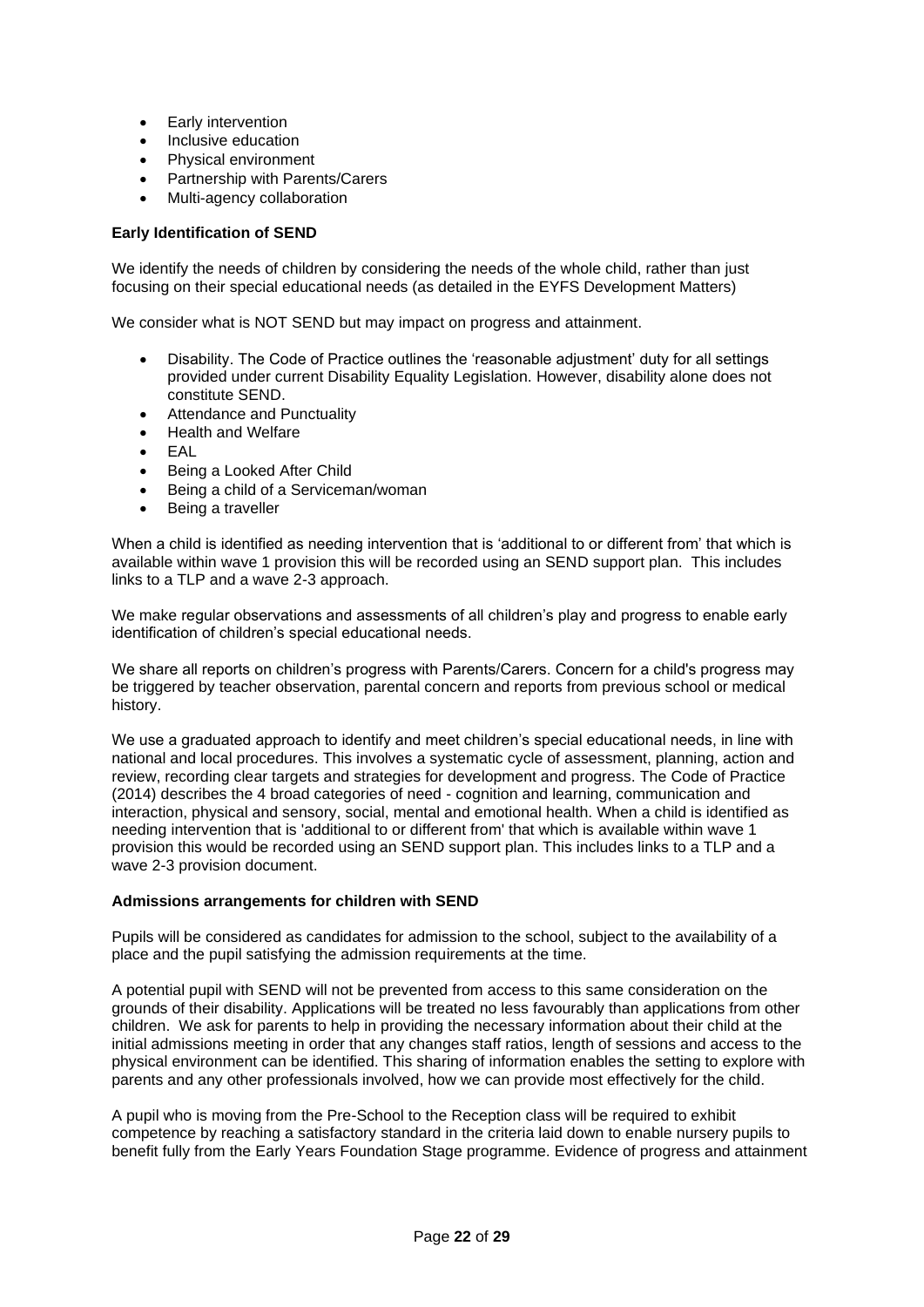over time, together with any information from documented reports will form the basis of the criteria. Note also the School's Terms and Conditions (Paragraph 6a).

Under the School's Terms and Conditions (Paragraph 7g): "You may be asked to withdraw your child without being charged fees in lieu of notice if, in the opinion of the Head, the school cannot provide adequately for your child's special educational needs."

# <span id="page-22-0"></span>**Inclusion**

Specific tasks and details of resources the Curriculum Schemes of Work in order to help other teachers provide appropriately for all pupils. Teachers are expected to plan and provide differentiated learning targets for the children within their class and monitor individual progression, achievement and concerns. Teachers should include and cater for the needs of individual children of both sexes from all ethnic groups, including the most able and those who are experiencing learning difficulties.

See the Inclusion Section of the Equal Opportunities Policy

### <span id="page-22-1"></span>**Pupils with English as an additional language (EAL)**

The term EAL is used when referring to a pupil whose main language at home is a language other than English. We recognise that for some children who are learning English as an additional language support will be necessary to enable them to communicate effectively and participate in the full curriculum.

We aim to give all pupils the opportunity to overcome any barrier to learning and assessment We welcome and value the cultural, linguistic and educational experiences that pupils with EAL can bring to the school.

We aim to help all EAL pupils become confident and fluent in speaking and listening, reading and writing in English. EAL Pupils may be offered individual or small group lessons with the SENDCo in order to support their learning of English.

Refer to appendix 1 for strategies for teaching and learning.

### <span id="page-22-2"></span>**Physical environment**

We make reasonable adaptations and arrangements so that children with special educational needs and disabilities can join in all play areas, both indoors and outdoors.

We make every effort to organise appropriate space for the children's supported and independent movement.

We make every effort to ensure that children with special educational needs have easy access to toilet and eating facilities.

We arrange respectful privacy for children with special educational needs at times of specific medical care or welfare.

### <span id="page-22-3"></span>**Partnership with Parents/Carers**

We value a strong relationship with mothers, fathers and carers, seeing them as the most knowledgeable source of information about their child. In nurturing this vital link and speaking with parents daily, there are many opportunities to share information, particularly important when a child is having difficulties. Parental consent will always be requested before any contact is made with any other professionals regarding their child.

Parents will be invited to attend all consultations with other professionals and will hopefully contribute to any decisions made in relation to meeting their child's needs.

The child's progress will be shared verbally at the end of any session and by sharing written records on which mothers, fathers or carers can add their own comment.

• We encourage parents to work closely with staff to support their children's individual needs.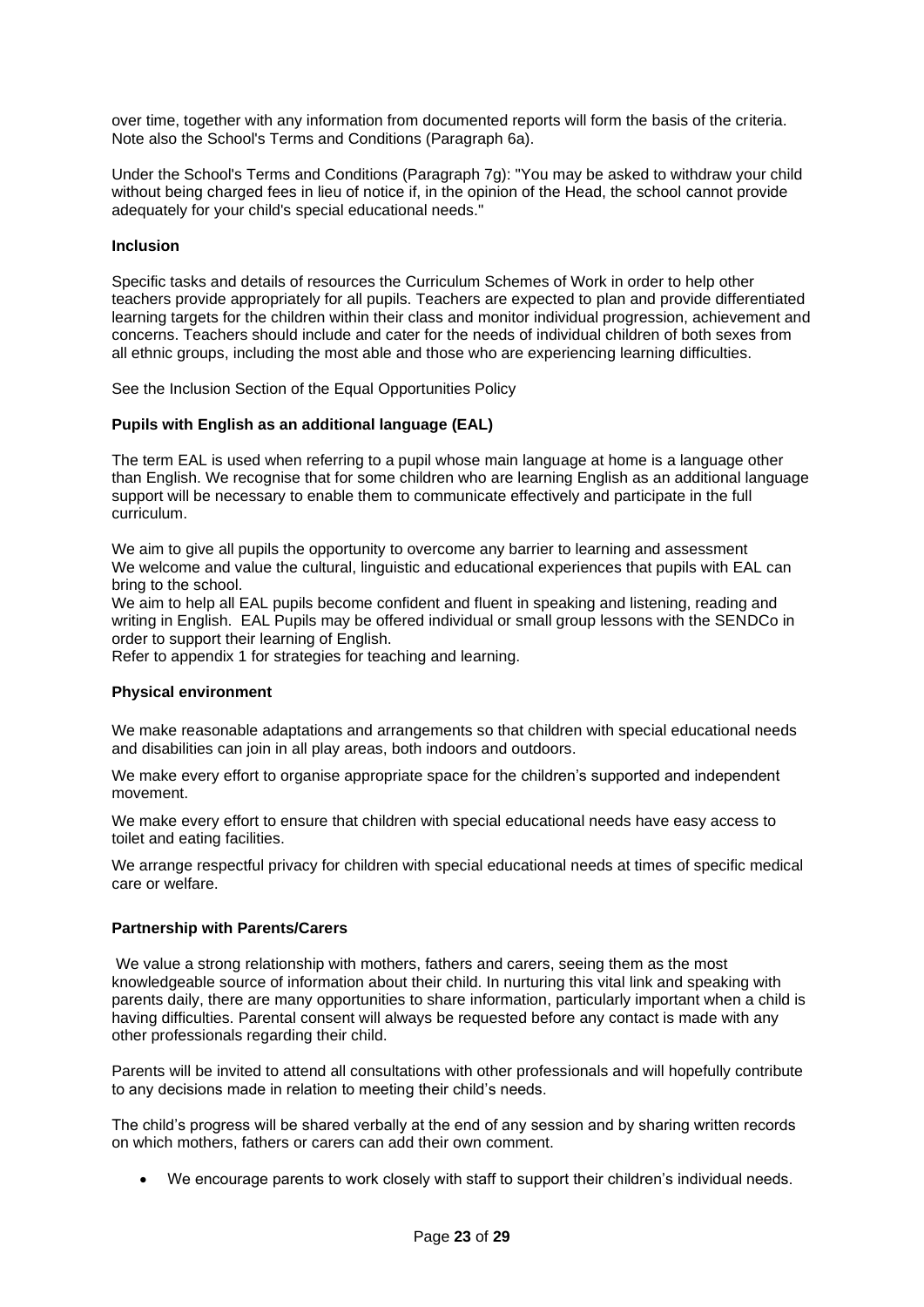- We make time to focus on discussion of the children's strengths, as well as their needs.
- We check that parents understand the graduated procedures of intervention.
- We respect the different perspectives and needs of parents.
- The Special Needs Co-ordinator and other staff ensure that there is consistent communication and consultation with parents. The first contact with any professional outside of the school will be made only with written parental agreement.
- We consult with parents about information that should be shared with others.

### <span id="page-23-0"></span>**Multi-agency collaboration**

The Special Needs Co-ordinator liaises with other supportive agencies to develop good working relationships.

We gather information on relevant contacts and services to share with parents.

We try to achieve a good relationship for information sharing, collaboration and understanding with other professionals in order to take into account the complete needs of the child.

# **School Action:**

*\*Support which is additional to and different from that provided as part of the usual differentiated curriculum*

When we have observed/assessed a child and have agreed that there is a concern the class teacher will discuss the concern with parents and complete a n initial concern form.

We decide with parents how we will address and monitor the concern and when we shall review progress. Where necessary the child will be offered additional support by the learning support teacher on an individual basis or in a small group.

The class teacher and the learning support teacher set targets for the child either through differentiated planning, specific strategies and/or a written IEP, (or a combination of these).

Progress is recorded in relation to the targets through observation, samples of work and ongoing assessment as appropriate.

Parents are kept informed of their child's progress and the application of any strategies, which may be deemed appropriate.

Children receiving individual intervention/ support or with a diagnosed special educational need such as dyslexia will have an IEP which should be a working document. This details provision which is additional to or different from that which is provided for all pupils through the differentiated curriculum. IEPs should be reviewed at least twice a year.

Pupils who have been diagnosed with Dyslexia or who we have identified as having specific difficulties with spelling and/or reading will have the opportunity from year 3 to attend an IDL group for 3 sessions a week.

School Action Plus:

\**Support necessary to need evidence and advice from external specialists, resulting in provision based upon this external input*

With written parental permission and in conjunction with the Head, the class teacher/SENDCo may suggest that Parents consider seeking the help of an Educational Psychologist who will assess the child's difficulties and suggest strategies to help overcome/cope with the problem areas. These strategies will then be used in the formulation of a new IEP.

We then follow the same procedures as at School Action.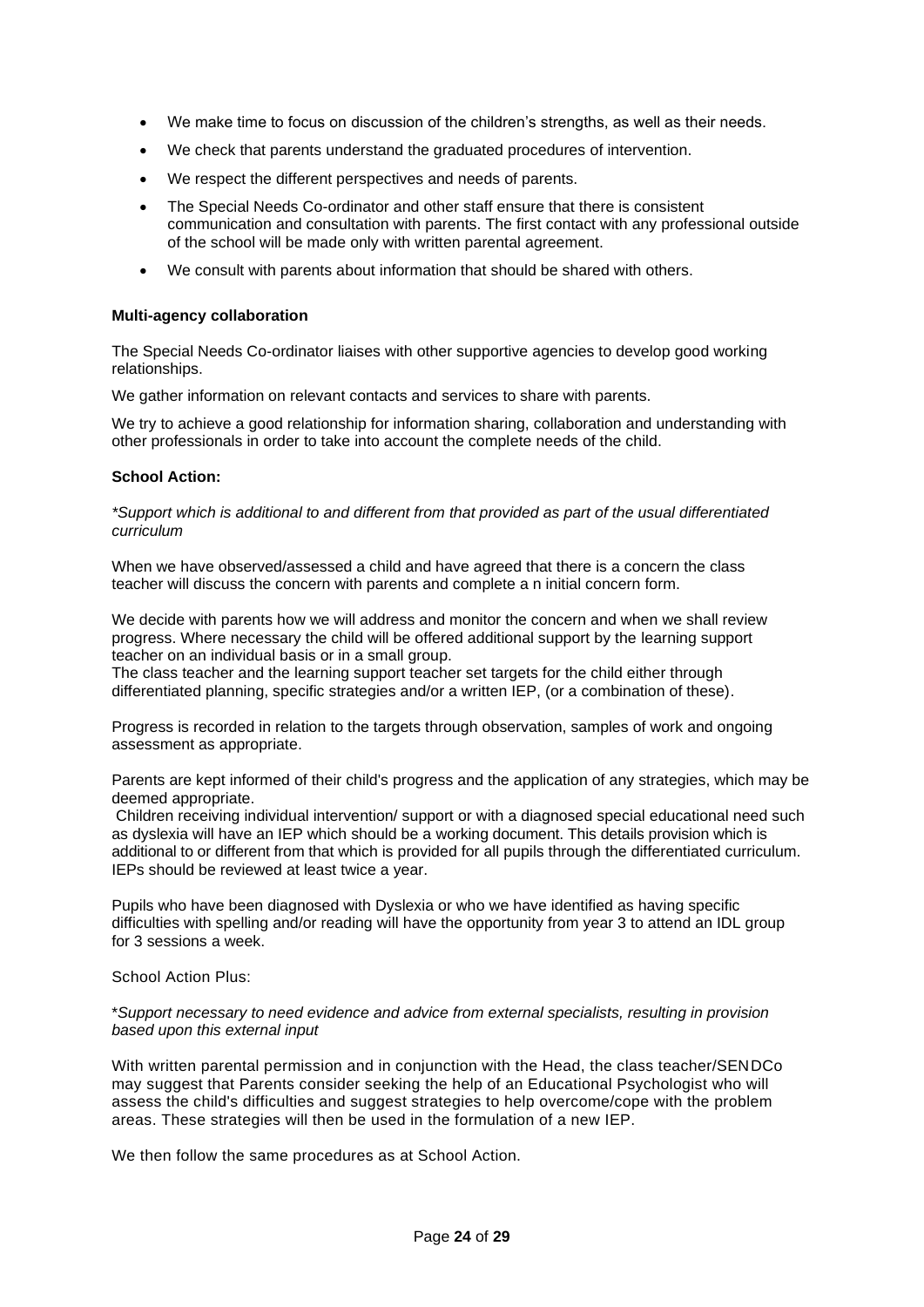If the Educational Psychologist suggests that the child's difficulties are sufficiently severe we consider referral to the LA Educational Psychologist for possible statutory assessment.

# <span id="page-24-0"></span>**EYFS**

The setting enjoys strong links with the SEND Specialist Teacher who supports the SENDCo in identifying strategies and targets for individual children. A "Request for Guidance," (with parents' written permission) permits the setting to deploy a professional who will observe an individual child, giving advice with regard to any further specialist support that he or she may need. Speech and Language Therapists visit the setting, to play alongside children whilst sharing advice on how best to support communication difficulties. Educational Psychologists visit to carry out more specific observations and assessments of individual children during their usual routines. Again, parental consent will have been given before any external advice is sought.

- The Special Needs Coordinator liaises with other supportive agencies to develop good working relationships. The SENCo will initiate the CAF process as required for individual children and families and support staff in CAF training and refresher training sessions.
- We gather information on relevant contacts and services to share with parents and attend LA cluster meetings.
- We try to achieve a good relationship for information sharing, collaboration and understanding with other professionals in order to take into account the holistic needs of the child [CAF}

'Our nursery draws upon services provided by the Lancashire SEND Specialist Teacher Support team. With permission from parents/carers, we can call upon expertise offered by Specialist Support Teachers and HLTAs to support our work in meeting the child's educational needs. This is called a Request for Guidance. The SEND Specialist Teacher guides us through the process in order to access further support to meet the child's needs. This may/may not include Additional Inclusion Support (AIS) that potentially can provide the child and nursery with additional support from the SEND Specialist Teacher and a HLTA to support the setting with meeting the child's individual needs. Children with more obvious and severe SEND may proceed to obtain an Education Health and Care Plan'

Observations of children during play identify any child who is having difficulty and ensures that the appropriate action to meet the child's needs is put into place. The Child's name will be placed on the S.E.N. Code of Practice record after consultation with parents/carers. Advice may now be sought from Health Visitors, S.E.N.D. Specialist Teacher, etc. Key workers will continue to observe and record their concerns, which will be shared with and supported by the SENCO and Parents. The SENCo, in agreement with parents, will decide on the action to be taken, e.g., further observation, differentiated curriculum, individual Play/ Learning Plan and will organise a review meeting.

If, after an agreed period of time, the child begins to respond to support put in place and makes appropriate progress, which will be evidenced on their EYFS profile and tracker and also on review of Targeted Learning Plans, it may no longer feel necessary to continue to plan in smaller steps. (This means that the child no longer requires provision that is additional to or different from wave 1 provision). This may become apparent when planning next targets and these targets actually are similar to those expected of children their own age. At this point, with agreement from all involved, including parents, the child may exit the CoP record.

The Special Educational Needs Code of Practice states that a TLP should be a working document which details provision which is additional to or different from that which is provided for all pupils through the differentiated curriculum. TLPs should be reviewed at least twice a year.

# <span id="page-24-1"></span>**Statutory Assessment:**

In conjunction with parents we take advice from the LA's Educational Psychologist/Assessment Team with regard to a formal assessment and procedures relating to the possibility of the child having a EHC Plan.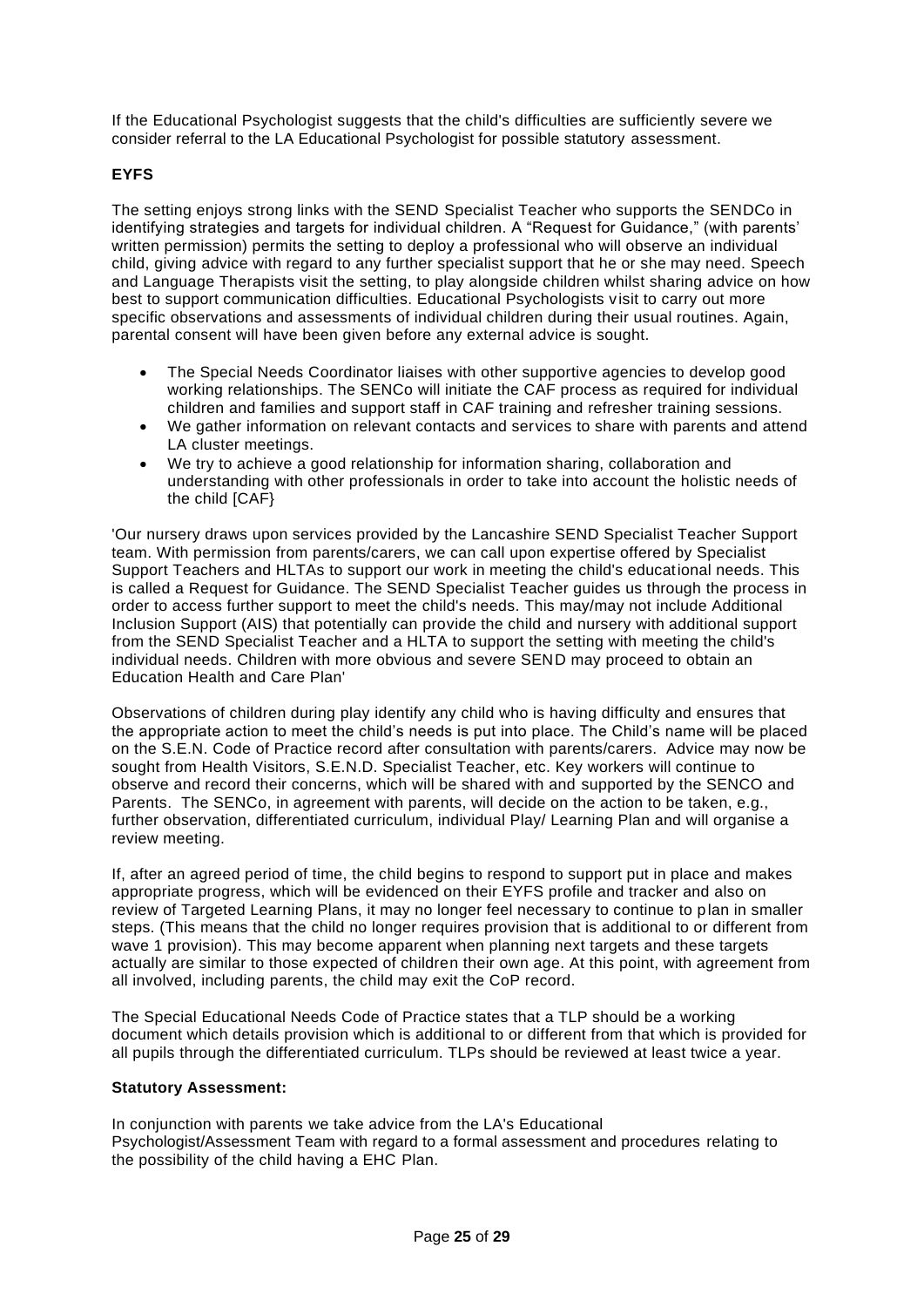# <span id="page-25-0"></span>**Monitoring and Evaluation:**

The SEND policy and practice will be monitored and reviewed annually, or as required by the SENDCo and Head Teacher.

Annual Staff Training events and INSET sessions will focus on information and updating for early years staff, as appropriate.

Challenging inappropriate attitudes and practices - reviewing and monitoring will link to PHSE Policy Documentation [for children] and Staff Handbook [for staff]. Senior Management Team meets weekly.

The SENDCO has responsibility for integrating new information into the policy and sharing this with all staff.

Advice is taken from other agencies, e.g. SEND Specialist Teacher. In evaluating and reviewing the policy, consideration will be given to:

- How well children's difficulties have been identified.
- How children's individual targets have been met.
- How efficient has record keeping been in tracking a child's progress.
- How the curriculum has enabled children to access a broad range of activities and experiences.
- How information has been shared with parents.
- How confident are staff in the early identification, assessment and planning for children with S.E.N. and disabilities.

# <span id="page-25-1"></span>**Complaints in Relation to SEND Provision:**

Parents are expected to follow the complaints procedure as set out in the school's terms and conditions documentation. The school will endeavour to resolve all complaints in the best interests of all parties.

The Education Committee is responsible for this policy.

Date Last Reviewed: May 2021

### **Authority**

The Full Board of Governors, by delegation to sub-committees, is responsible for formulating the policies and procedures that will ensure the school continue to achieve the aims of the overall school strategy. Hence, each sub-committee has Terms of Reference and assigned responsibility for policies within that scope. The sub-committees are: Finance and General Purposes, Health and Safety, Education, Education and Marketing.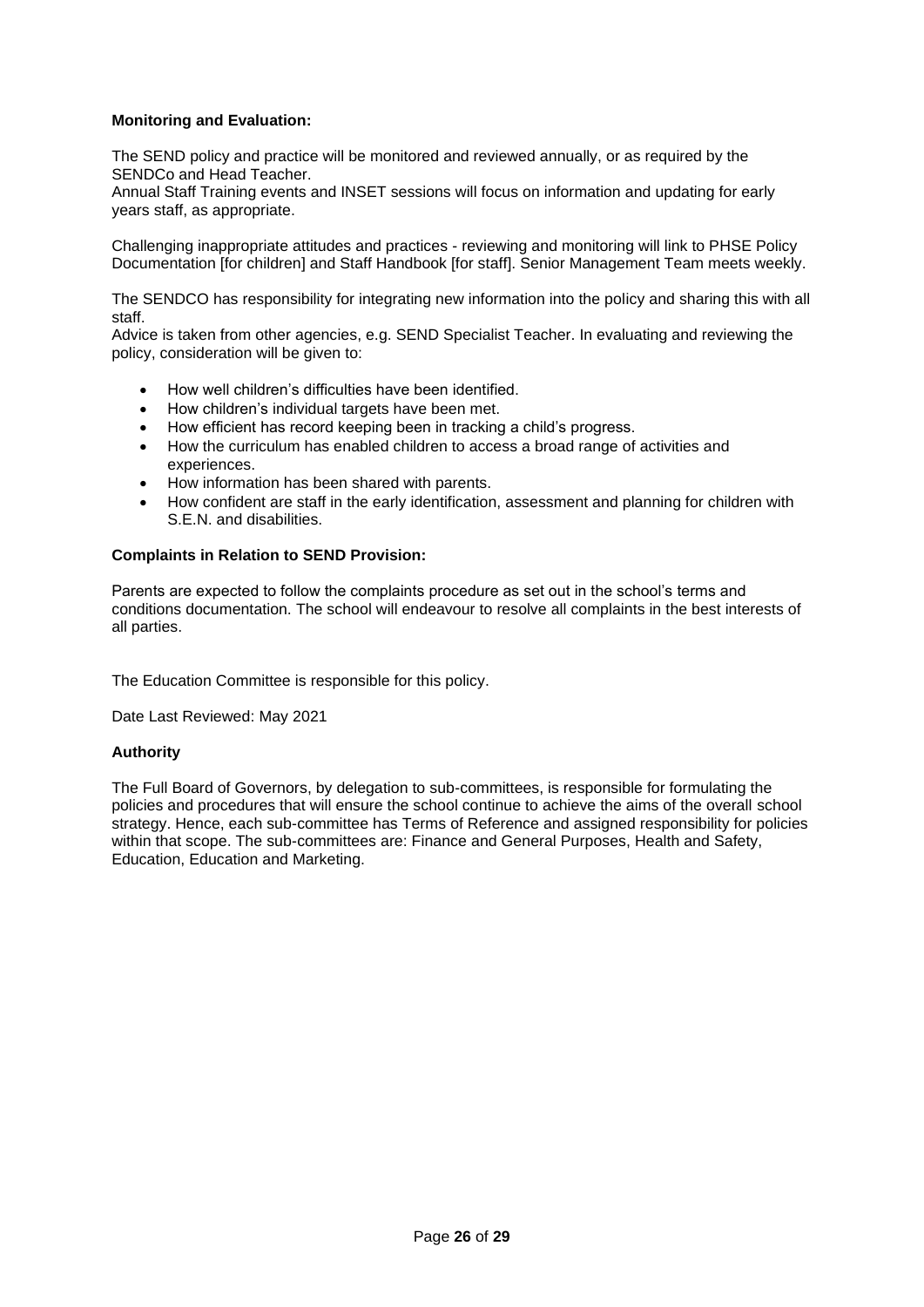# <span id="page-26-0"></span>**Appendix 1**

Strategies and additional information for teaching pupils with EAL;

- The school environment should be socially inclusive, valuing cultural differences.
- The child's strengths should be identified and the time it takes to become fluent in another language acknowledged.
- Show differentiated work in planning for EAL pupils.
- Have high expectations; expecting pupils to contribute and encouraging more than one word answers.
- Recognising that EAL pupils may need additional time to process and vocalise answers
- Give newly arrived pupils time to absorb English (there is a recognised silent period when children understand more English than they use. This passes if their self-confidence is maintained.)
- Use groups to ensure that EAL children hear good models of English.
- Provide a range of reading books that highlight the different ways in which English is used.
- Provide phonic software and audio books as appropriate.
- Ensure that there are many opportunities for talking with both adults and peers.

# **The unique child**

- Ensure that all families feel included and are able to participate in their childcare and learning experiences.
- Keep children safe when they may not understand verbal instructions.
- Make sure that names are correctly pronounced.
- Genuinely welcome all families and children without prejudice.

# <span id="page-26-1"></span>**Appendix 2**

Dyslexia and Screening children at Highfield

What is dyslexia?

Dyslexia is a specific learning difficulty characterised principally by problems in certain aspects of language processing. Dyslexia is generally inherited and is independent of intelligence or social background. It is a constitutional condition in which various neurological systems work differently to the way they work in non-dyslexic individuals. The main neurological systems affected are those that deal with processing of phonological information and auditory working memory; in other words, those involved in storage, processing and recall of information about the sounds of language (phonemes) and how these relate to the symbols of written language (graphemes). This results in difficulties in acquiring the skills of reading, writing and spelling (and sometimes numeracy), as well as problems in activities that require rote learning and recall, e.g. examinations. One of the most common and pervasive difficulties in dyslexia is in acquiring what teachers usually refer to as 'phonics', i.e. in learning the relationships between letters and sounds and using this knowledge to decode unfamiliar words and write words that are spelled regularly. Some dyslexics show considerable talents in other areas, e.g. visual or practical thinking skills, creativity and imagination. The principal theory of dyslexia, and the one that has the greatest weight of scientific evidence, is known as the 'phonological deficit theory' (Snowling, 2000). According to this theory, certain parts of the brain that are responsible for the storage, processing and recall of information about speech sounds do not function as efficiently as they should. Consequently, any activity that depends heavily on these systems (such as reading and writing) is particularly difficult. The phonological deficit theory is not the only theory about dyslexia. There are other theories which attribute dyslexia to malfunctioning in the visual system, or in the neurological systems concerned with balance, motor control and skilled learning generally. Although the possibility of some dyslexic individuals having neurological abnormalities other than those in the phonological processing system cannot be ruled out, the evidence to support these alternative theories is comparatively weak.

### **Procedure for screening**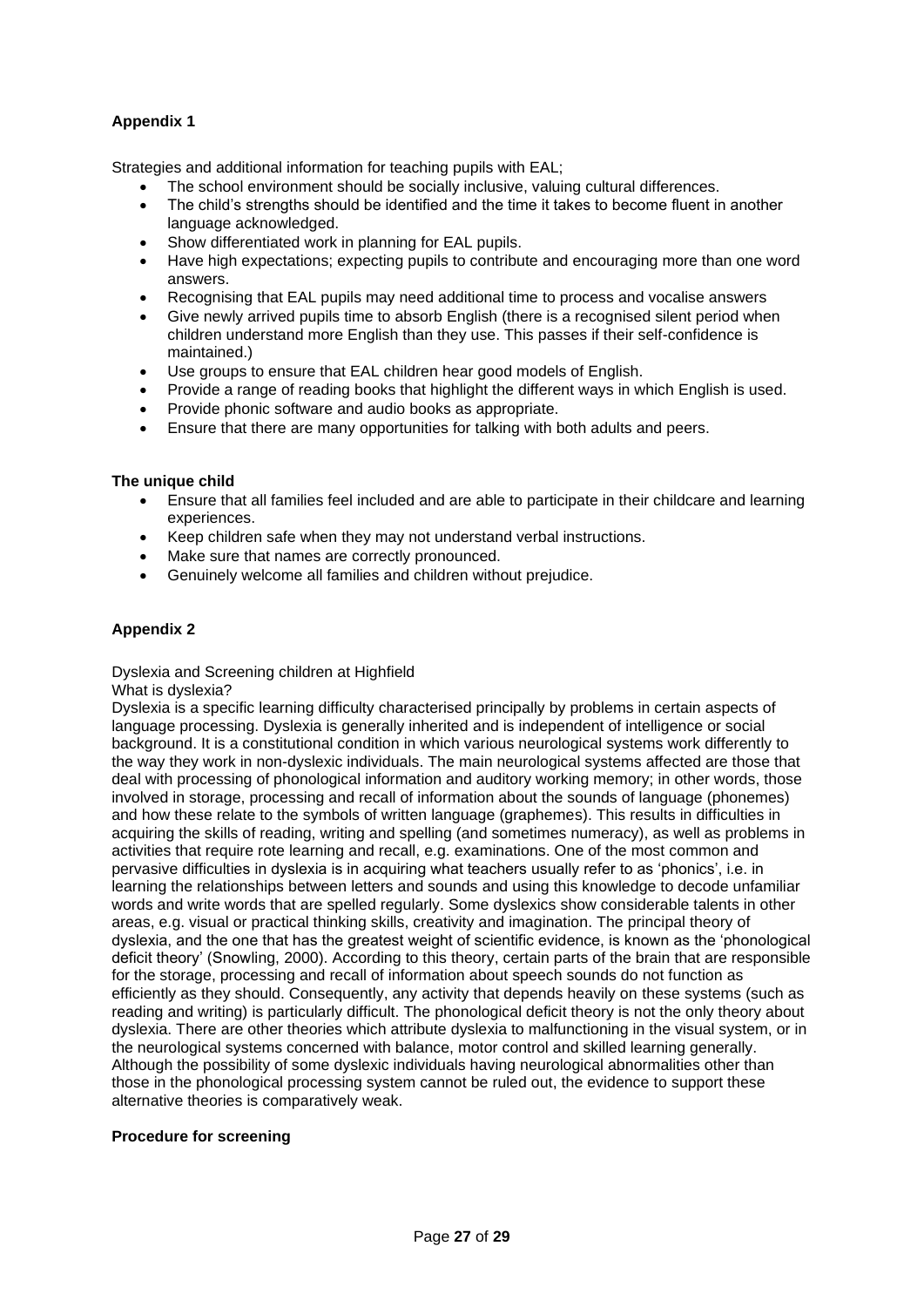Children who are having difficulties in any area of the curriculum or where there are social or behavioural issues are first observed by class teachers. Oral and written work may be monitored and behaviour both in and out of the classroom. Other teaching staff who work with that child may also share their input. Class teacher may then fill out a course for concern form detailing areas of difficulty and concern.

Forms are given to the SENCo to decide on how to proceed. Where the difficulties are in literacy and especially where there is a difference between the child's verbal and oral skills compared to written or reading, the child will be screened with the LUCID Rapid dyslexia screening programme.

Children aged 4-7 screening includes phonological processing, auditory sequential memory and visual verbal memory.

Children aged 8-11 screening includes phonological processing, auditory sequential memory and phonic decoding skills.

Children may be identified for screening any time from year 1-6. Occasionally children develop excellent coping strategies so it is only in the upper junior classes that the difficulties are observed. Most children are put forward for screening towards the end of year 1 and in year 2

In both screening tests results are given in a probability scale with chance of dyslexia being very high, (greater than 95% chance) high (90% chance) moderate (75% chance) or low ( less than 10% chance).

Procedure following screening

- Parents are informed of the results in a meeting following the screening. With advice and course of action agreed.
- Children aged 7 or over with a moderate or higher chance are offered the chance to go in the IDL programme, an intervention programme run 3 sessions a week at school with options to do additional sessions from home.
- Children may also be offered an individual or group session of learning support based on their needs.
- If a child is over 7 and the result is moderate or higher parents will be encouraged to consider having the child fully tested for Dyslexia. Most centres require children to be aged 8 or over to complete these assessments
- Children who are too young for formal assessment will continue to receive support in school and may be rescreened between 7 and 8 if necessary
- Parents who have their child assessed are asked to share the report with school and recommendations will be considered and implemented where practicalonsibility for policies within that scope. The sub-committees are: Finance and General Purposes, Health and Safety.

# <span id="page-27-0"></span>**Appendix 3**

### Observation and Assessment

At Highfield, Early Years Practitioners observe children on a daily basis, which is an essential part of our daily routine. We look, listen and note children's learning and development to make informed decisions about every child's progress, using photographs, children's drawings, 'writing' and information from parents to guide our everyday planning.

These observations help us to:

- Get to know the children better and develop positive relationships with children and their parents
- Plan appropriate play and learning experiences based on the children's interests and needs
- Identify and monitor any concerns about a child's development
- Plan the next steps for a child's developmental progress
- Regularly review our approaches